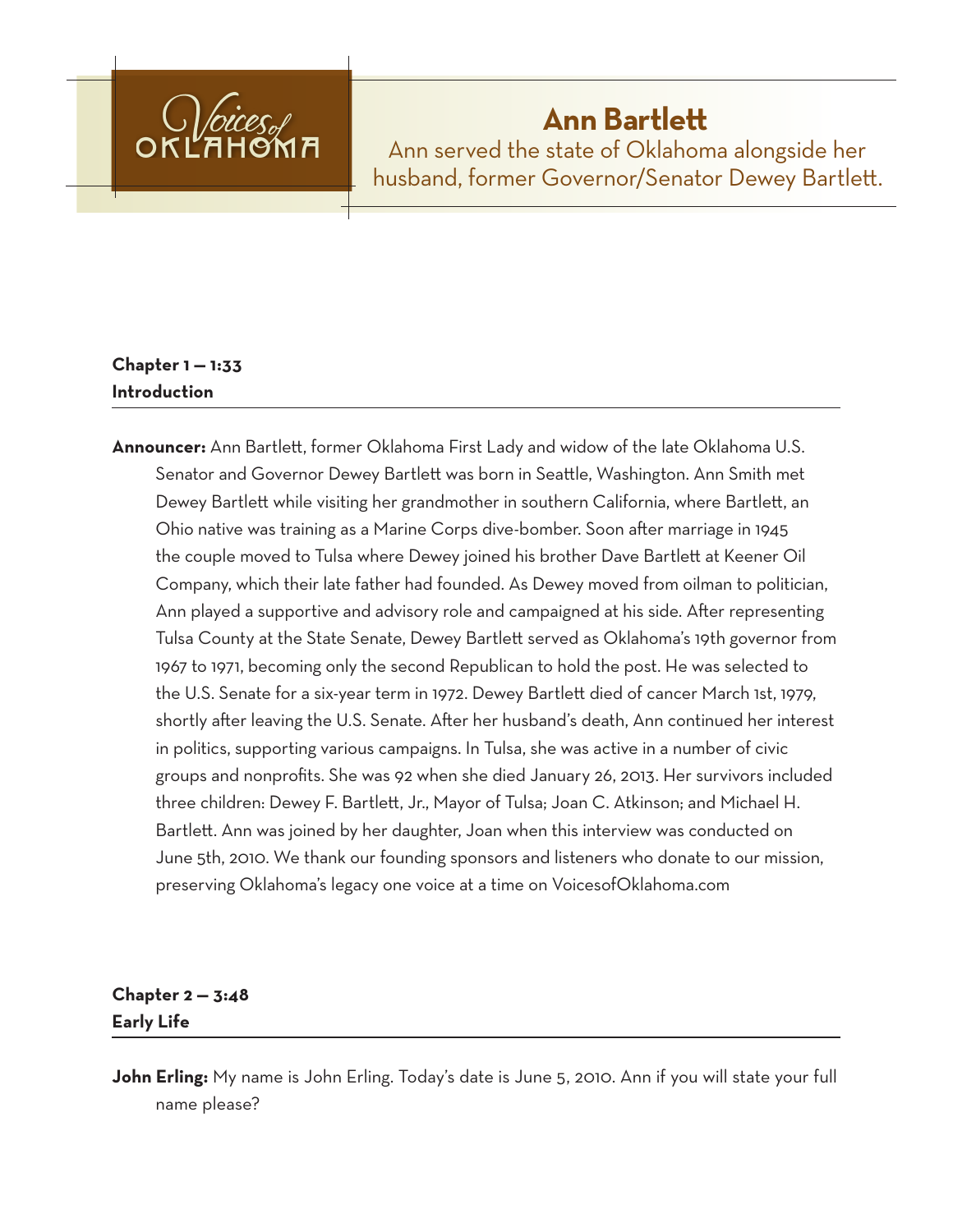**Ann Bartlett Burke:** My name is Ann Bartlett Burke.

- **JE:** Your date of birth and your present age?
- **AB:** My date of birth is November 9, 1920. I'm 89.
- **JE:** And where are we recording this?
- **AB:** In my living room at Montereau at Warren Woods.
- **JE:** Joining us is your daughter Joanie. Joanie if you could state your full name please?

**Joan Bartlett Atkinson:** My name is Joan Bartlett Atkinson. I was born in Tulsa.

- **JE:** And I believe you have two other children?
- **AB:** Yes, I have two boys, Dewey and Mike. Dewey is the older.
- **JE:** And what's his job right now?
- **AB:** He is the Mayor! (Laughter)
- **JE:** Where were you born?
- **AB:** Seattle, Washington
- **JE:** What was your mother's name?
- **AB:** My mother's name was Joan Coleman Smith.
- **JE:** Did she come from the Washington area?
- **AB:** Yes.
- **JE:** Your father's name?
- **AB:** Edgar Edward Smith
- **JE:** Did he come from Washington too?
- **AB:** He came from Greensboro, North Carolina.
- **JE:** What did your father do for a living?
- **JBA:** He was a captain of a boat. He would go up to the Alucian Islands and he would survey the islands.
- **AB:** That's right. He was in the Coast Guard.
- **JE:** Tell us about your education. What was your first elementary school?
- **AB:** Madrona in Seattle, Washington—it was a public school.
- **JE:** Did you go on to junior high school there?
- **AB:** Yes, then high school and college.
- **JBA:** She went to the University of Seattle and the University of Washington.
- **JE:** Did you have brothers and sisters?
- **AB:** I had one of each. My brother was Brent and my sister was Constance.
- **JE:** Do you have memories of the first house you lived in?
- **JBA:** Mom, tell them the stories of Bainbridge Island with your cousins. Bainbridge Island is an island right across from Seattle. It's kind of a bedroom community of Seattle. Mom's aunt and uncle lived there-her mother's sister lived there with her family and their families were all very close. All of the cousins grew up together.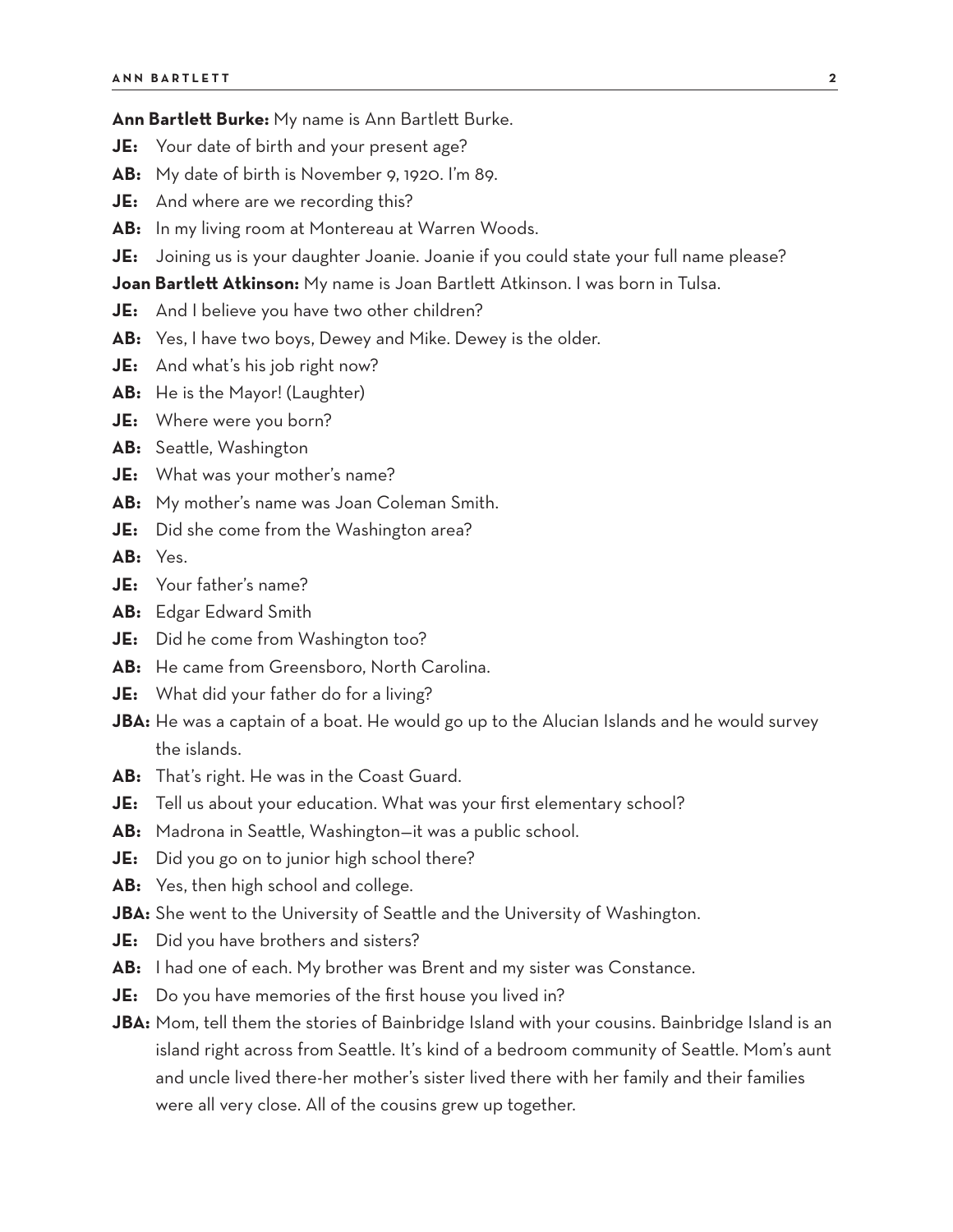- **AB:** My grandmother also lived there most of the time. She traveled a lot but she lived there mostly.
- **JBA:** Your cousins had that boat that they lived on for awhile.
- **AB:** That was my cousin's father's boat.
- **JBA:** It was Mickey's boat, yes.
- JBA: Actually that boat they anchored on the Seattle side. Their best friends were their cousins. They took day trips together and had picnics. Didn't you dig for clams?
- **AB:** We would dig for clams, yes, that's what we did mostly.
- **JE:** You're reminding me of an island, because at Grand Lake you had what they called Governor's Island?
- **AB:** That was Dewey's brother David's island.
- **JE:** So it wasn't Dewey's?
- **AB:** No, it was his brother's.
- **JBA:** They called it Governor's Island because there was that governor's conference when dad was governor they had it at the old Camelot Inn. They were going to take a couple of bus loads up to Uncle Dave's island and there was a huge storm and they didn't go, but for some reason his island, Star Island I think is the name of it, became Governor's Island. I don't know if it was because of that governor's conference or what.
- **AB:** I think it was.
- **JBA:** Mom and dad had a place down from there up in Woodward Hollow that they called the farm. They had cattle and it's been sold since then but they had about 1,200 acres.
- **JE:** I know right where that is.
- **JBA:** Uncle Dave had that island with an A frame house.
- **JE:** That A frame house is still there.
- **JBA:** Is it really?
- **JE:** Yes. But you've clarified something here because everyone thought it was Governor Bartlett's island and it turns out it was his brother's.

## **Chapter 3 — 6:12 Ann Meets Dewey**

**John Erling:** So then in 1941, you are 21 years old. Do you remember December 7, 1941 and the bombing of Pearl Harbor?

#### **Ann Bartlett:** Yes.

**JE:** Do you remember how you found out about it?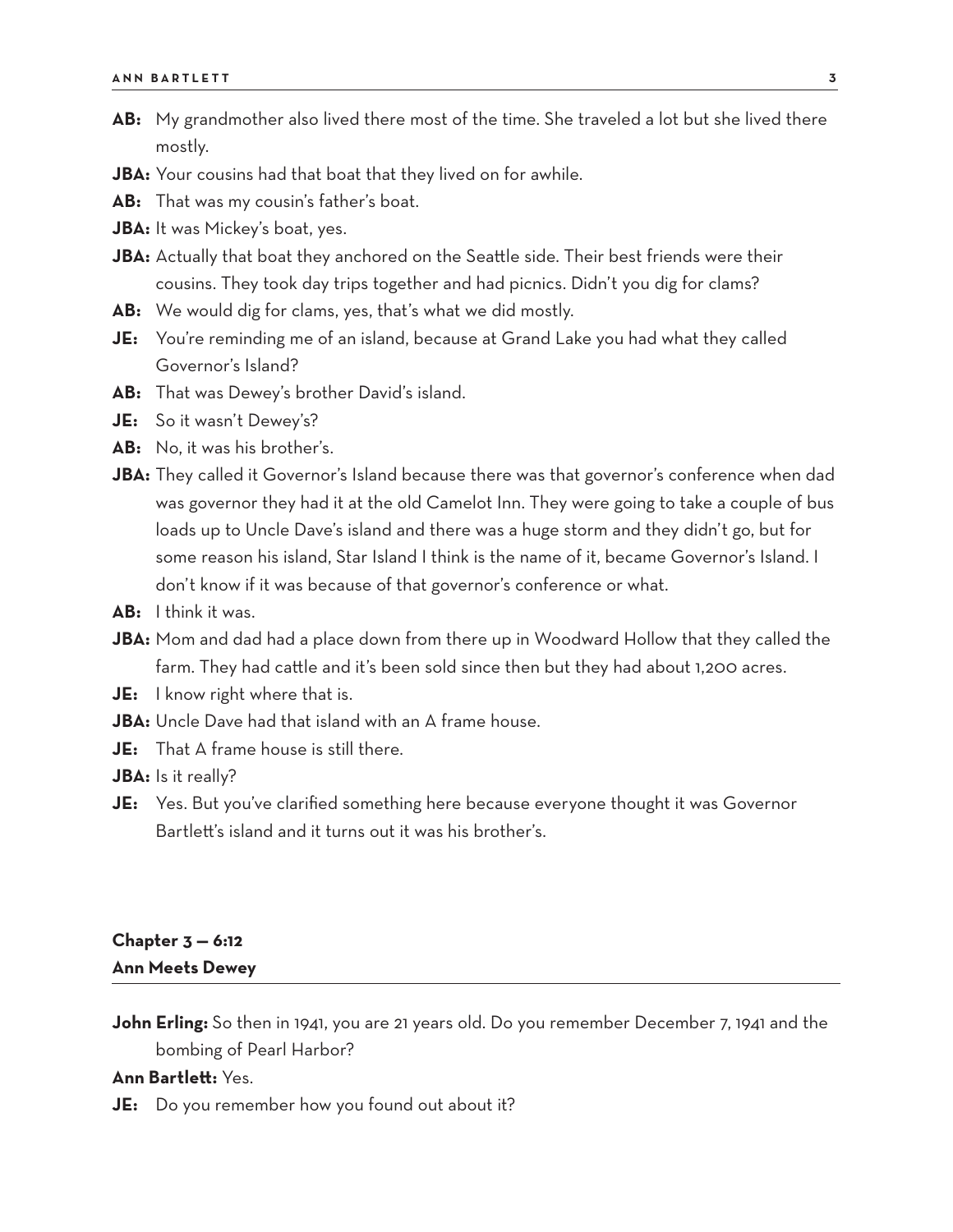- **AB:** Somebody told me.
- **JE:** Do you recall that when the United States went to war that there was rationing?
- **AB:** Oh yes, I remember the rationing.
- **Joan Bartlett Atkinson:** Your mother was such a great cook. Do you remember you couldn't get butter?
- **AB:** Oh yes. There were all sorts of things we couldn't get.
- **JBA:** She made everything from scratch. She was a great cook.
- **AB:** Yes, she made root beer.
- **JE:** As the 1940s move along…
- **JBA:** You met dad later on kind of near Laguna Beach in California.
- **AB:** Yes, at the Victor Hugo Inn.
- **JBA:** Which was just outside of Laguna Beach. Your grandmother lived somewhere near there on a bluff before it was all developed in a little house.

**AB:** Yes.

- **JBA:** There was some sort of party and dad was there on leave for two weeks maybe at one of those USO dances.
- **AB:** Yes it was one of those dances.
- **JBA:** You were taking care of your grandmother but she took you to the party I guess?

**AB:** Yes.

- **JE:** Do you remember distinctly the first time you laid eyes on him?
- AB: Yes. I do. It was at that dance. I was dancing with a friend of his and he came and cut in (Laughter) and that's when I met him.
- **JE:** Were you taken with him right away?
- **AB:** Yes. He was wonderful looking and very attractive, but I didn't think much more of it than that. It was just a dance. Then he came to see me I guess.
- **JBA:** Your grandmother lived out sort of far away from there.
- **AB:** Yes.
- **JBA:** He got a friend to lend him his Jeep and he drove out to your grandmother's. You and dad would walk along the beach.
- **AB:** Right.
- JBA: Then somehow, were you back at the Victor Hugo Inn again?
- **AB:** Yes and they went into the bathroom and were talking. When they came out they realized I was right there and thought I had heard what they were talking about, but I didn't. But I acted like I did and they were very embarrassed because they were talking about me. He said something about how he thought he was in love with me, and things like that. (Chuckle)
- **JE:** So it sounds like for Dewey it was love at first sight here?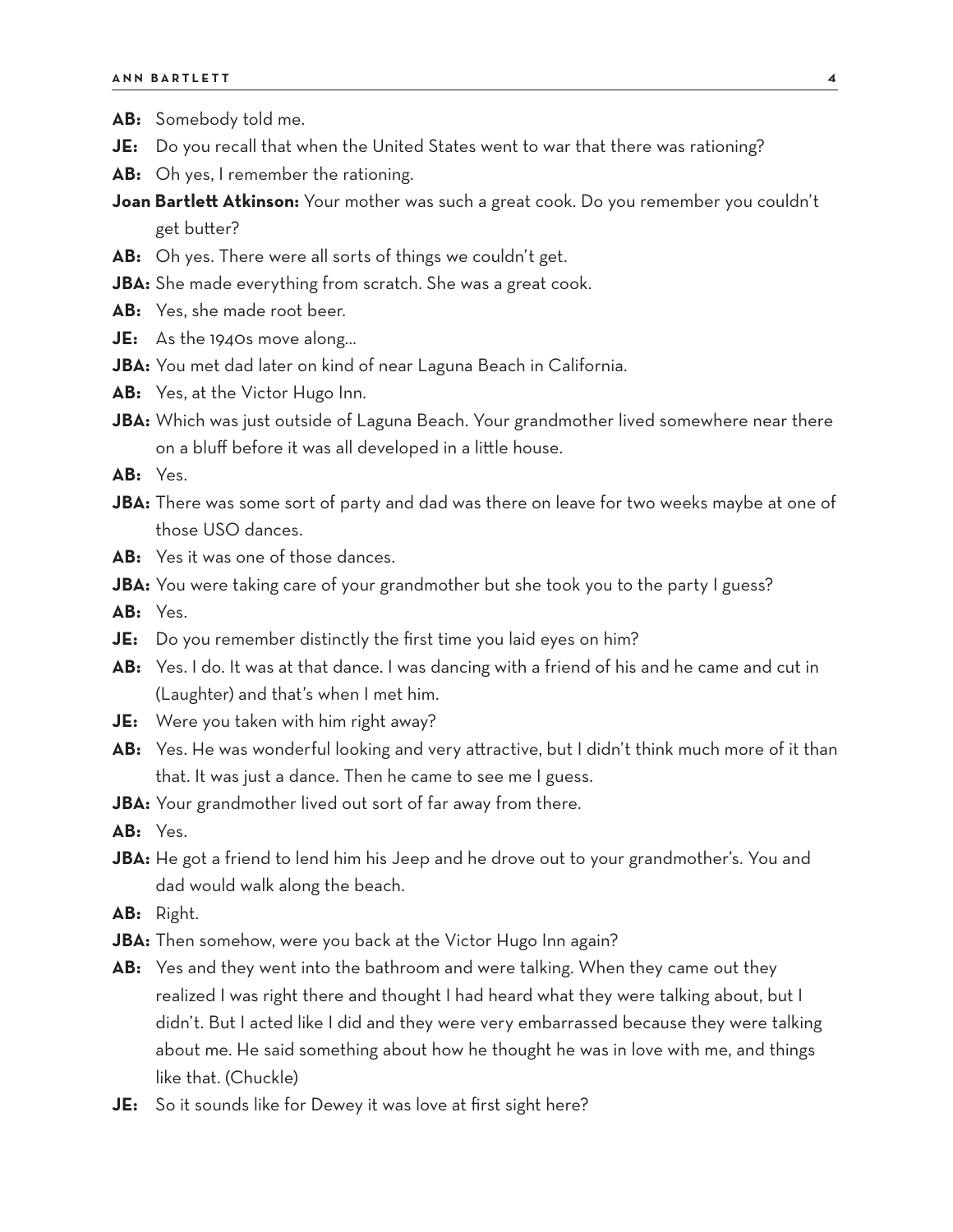- AB: it was pretty much.
- **JE:** But it took you a little longer to come around?
- **AB:** Yes, I just didn't think that…I don't know. I just didn't think he was going to be around. I thought he was just there for the day and then gone.
- **JBA:** He was there for just two weeks, but you decided after just two weeks because didn't he ask you to marry him?
- **AB:** Yes he did.
- **JBA:** He asked her the day before he was going back to the war. He was a dive bomber in the Marines.
- **AB:** Yes.
- **JE:** So within that two-week period then when you were about to leave, where were you?
- **AB:** We were on the beach walking along.
- **JE:** Did that come as a shock?
- **AB:** It came as a surprise. I hadn't really thought of it because I didn't really think he was going to be around. The next day he was leaving so…
- **JE:** Right.
- **AB:** It was a nice surprise.
- **JE:** What was your response?
- **AB:** Yes! (Laughter)
- **JE:** You were married April 2, 1945 and you were 25.
- **AB:** Yes.
- **JE:** Let's state his full name right now.
- AB: Dewey Follett Bartlett.
- **JE:** He was born March 28, 1919 in Marietta, Ohio
- **AB:** Yes.
- **JE:** He was a year older than you so he would have been 26 and you would have been 25 when he asked you to marry him?
- **AB:** Yes.
- **JE:** Had you dated a lot before then?
- **AB:** Not a lot but some.
- **JE:** But when this guy comes along…
- **AB:** Well, it was different. (Laughter) It was different definitely.
- **JE:** What was it about him that you liked?
- **AB:** I don't know. I liked his looks very much. I liked everything about him. I liked the way he talked and what he said.
- **JE:** He graduated from Princeton with a degree in geological engineering in 1942.
- **AB:** Yes.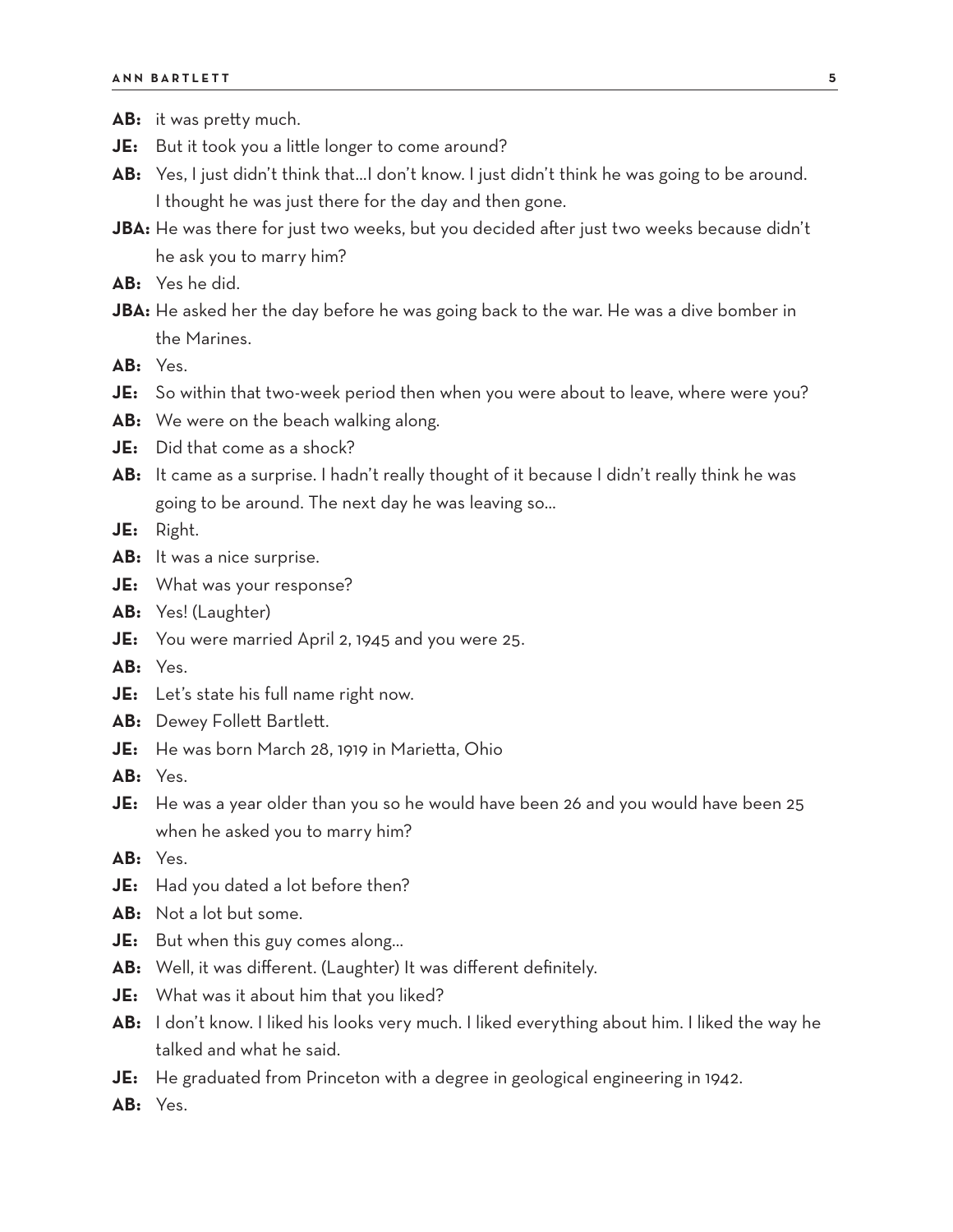**JE:** Then he served in the Marine Corps in 1942 and was trained by the Navy and he was a dive bomber pilot for the Marines?

**AB:** Yes.

- **JE:** Did he talk about any experiences in the war? Did he tell you some stories?
- **AB:** He didn't talk much about it.
- **JB:** He did not talk about it very much at all to me, but there was a story where he was bombing a particular target. He missed the target and he realized he hit a railroad track so he felt pretty good about that.
- **JE:** You were married in 1945 when the war was about to wrap up? You were married on April 2, 1945 and the war was over with in June. He was still on duty for those months until the war was over?

**AB:** Yes.

- **JBA:** They got married in San Juan Capistrano at the mission.
- **JE:** Why there?
- **AB:** That was where we went to church near my grandmother's house. So we went to church there and that's why we were married there.
- **JE:** Do the swallows really return every year?
- **AB:** Yes. They did. The swallows came back every year.
- **JBA:** Then you went on a honeymoon with dad, but his mother and his mother's sister kind of came along with you?
- **AB:** (Laughter) yeah, they did! (Laughter)

#### **Chapter 4 — 6:02 Keener Oil**

- **John Erling:** After you were married, what happened then? The war was over and he was out of the service…
- **Joan Bartlett Atkinson:** They came to Tulsa. His brother David Bartlett was in the Navy and he and dad both came to Tulsa to take over their family company, Keener Oil Company that had been started by their father who was a banker in Marietta, Ohio. He was David A. Bartlett and then his sons were David and Dewey.
- **JE:** So David A. Bartlett was a banker in Ohio and he came to Oklahoma because of oil discoveries that were going on?
- **JBA:** He was given as I understand it, some oil leases in Titusville, Pennsylvania where the oil was first discovered as payment on a loan that couldn't be paid. Then through that he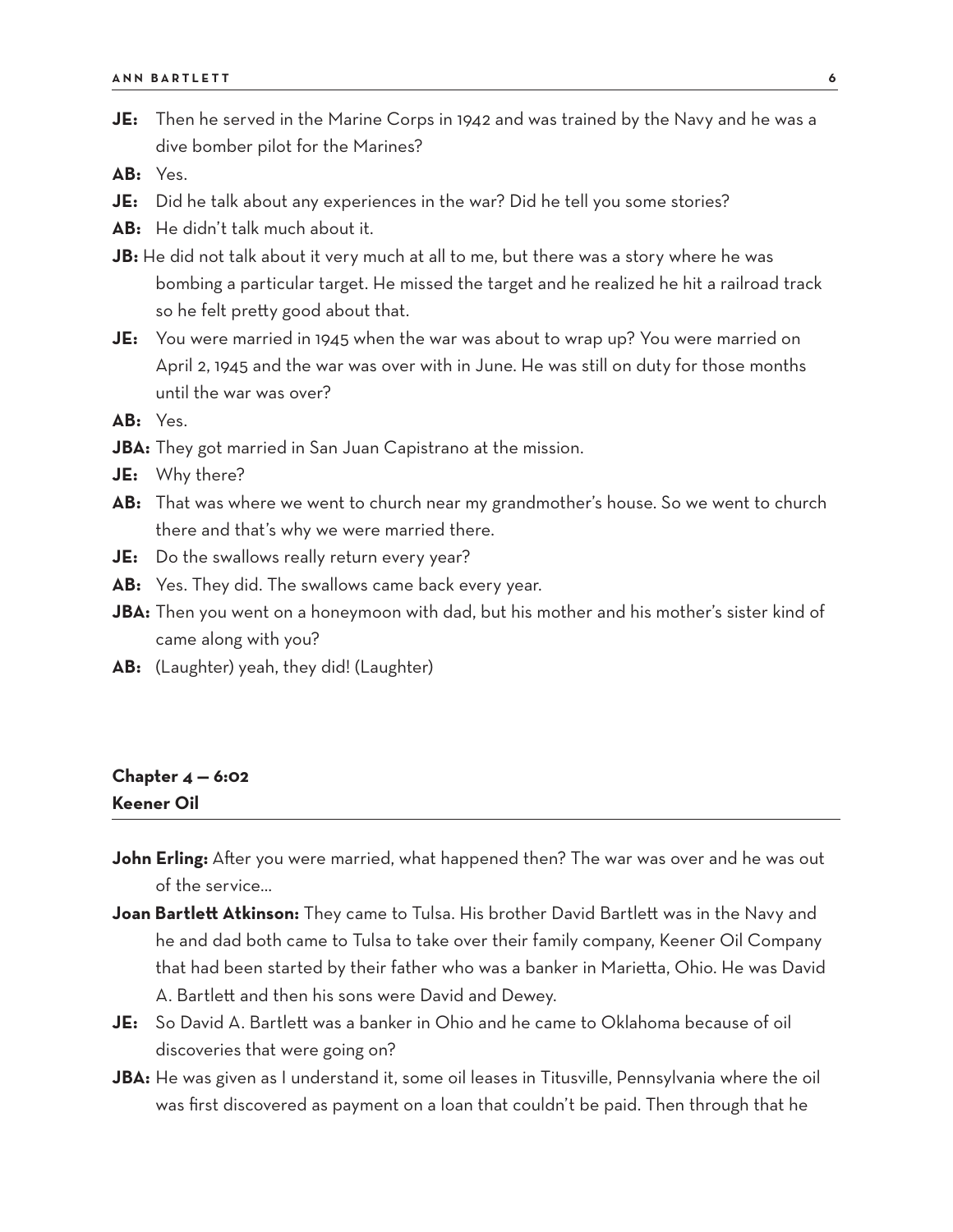eventually started drilling wells in Oklahoma. He died when my dad was four or five years old. His wife was still living, but there was sort of a trustee that continued with the oil company. My uncle and dad used to come to Oklahoma as roustabouts working on wells. After the war they came and sort of reclaimed Keener Oil Company.

- **JE:** How did the name Keener come about?
- JBA: It was named after a formation, not in Oklahoma, but I think it was back East somewhere maybe in Pennsylvania. I'm not sure.
- **JE:** So that is then how the family starts laying roots here in Oklahoma?

**JBA:** Yes.

- **JE:** Dewey was involved in farming and ranching and the oil business, isn't that true?
- **JBA:** I think ranching was more of a hobby wouldn't you say mom?

- **JBA:** That was never a profitable business for him, but the oil business—he and his brother ran the Keener Oil Company really until dad became a senator and he thought it might be a conflict. So he sold his portion of the company to his brother.
- **JE:** They were like you aid earlier roustabouts and they were right there being tool pushers and everything?
- **JBA:** I think so in the summers because their father died when they were very young and I think their mother would send them back here and they would work the oil fields as I understand it.
- **JE:** Okay so that was in their growing years and teen years?
- **JBA:** Yes, teen and college summer years.
- **JE:** Okay so that's how he got interested in the oil business was through his summertime jobs?
- **JBA:** Yes and then he majored in geological engineering and then his brother graduated with some sort of engineering degree from MIT.
- **JE:** So he began raising a family then as Dewey gets involved in the oil business. Your three children are born. tell us the years of their births.
- **AB:** Dewey was born in 1946, Joan in 1948 and Mike in 1950.
- **JE:** In the 1950s do you have memories of shopping in downtown Tulsa and the Vandever's department store and Clark's Good Clothes?
- **AB:** Yes and Froug's and Brown-Duncan was a big one. They all seemed to be pretty much in one place.
- **JBA:** They were all downtown. Do you remember Sam Brenner where dad used to get his clothes?
- **AB:** Yes.
- **JBA:** He is still around.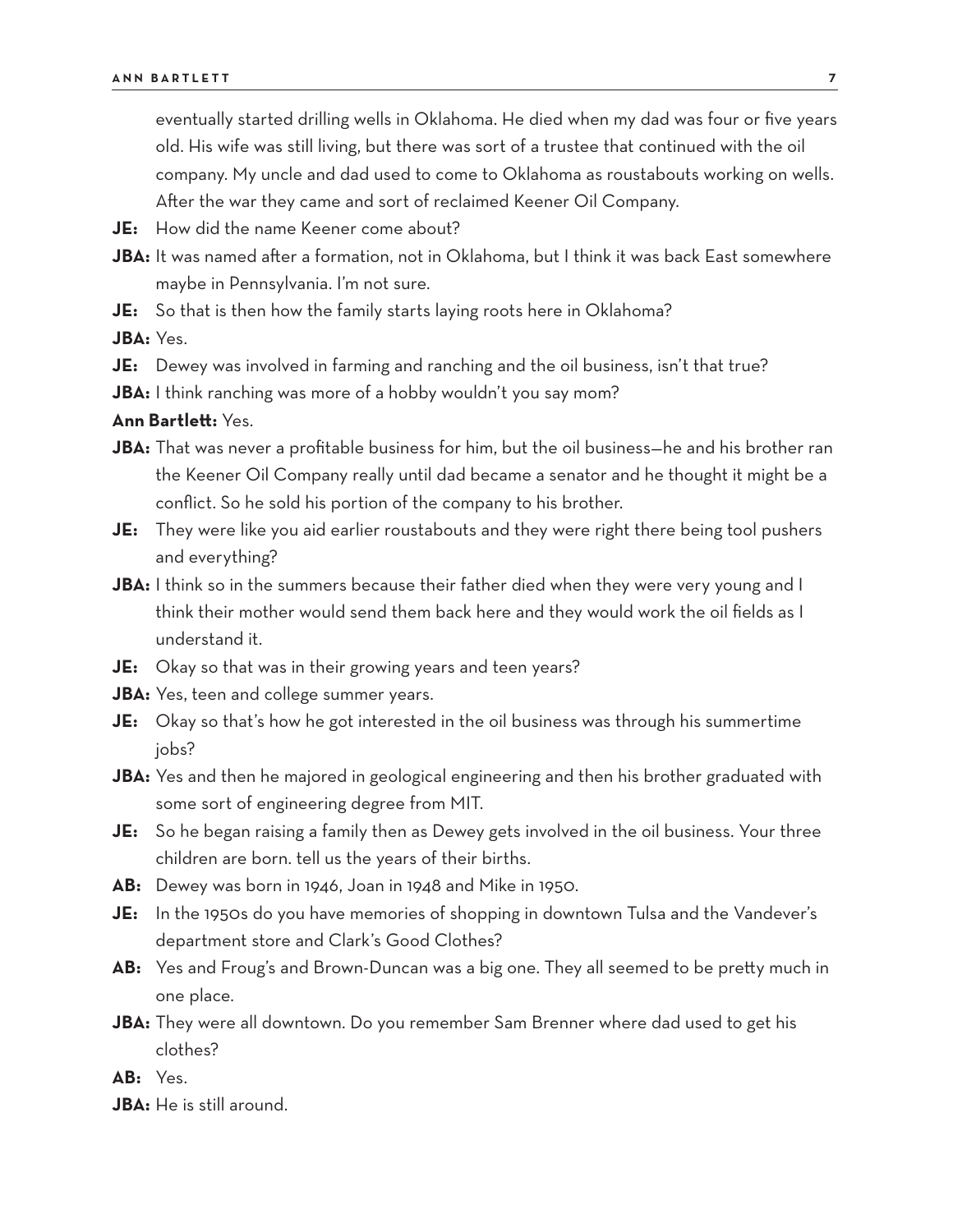- **JE:** People used to dress up when they went shopping downtown.
- **AB:** Oh yes. We wore hats and gloves sometimes.
- **JE:** Where did you first live in Tulsa in those days?
- **JBA:** They first lived in Tulsa near Peoria kind of close to where the old Dunwell Cleaners is, which is In The Raw Sushi now. It was a couple of blocks from there. Dad drilled a water well in the back yard and then he put in a chain link fence. Then when I was about two you moved to 30th Street and about Lewis. That's where you lived until you moved into the governor's house and then you bought a condominium at Sooner Plaza downtown.
- **AB:** Thank you Joanie. (Laughter)
- **JBA:** You're welcome.
- **AB:** I'm glad you are here.
- **JE:** As I understand it, somewhere in 1959 or 1960 Dewey contracted hepatitis?
- **AB:** Yes he did he was terribly sick.
- **JE:** Do you have any idea how he got it?
- **JBA:** You were in Europe.
- **AB:** That's right.
- **JBA:** It was from bad water.
- **AB:** He was very sick and in the hospital.
- **JBA:** And he was home for a long time and not working which was really unusual. He was kind of grumpy, too. Do you remember that part mom?
- **AB:** I don't remember that part. (Laughter)
- **JBA:** Because he was never grumpy, but that's the only time I remember him being grumpy.
- **JE:** How long did he battle it?
- **JBA:** I think about six months. He started going back to work part of the day because I remember he would talk about how he got tired and he would go to sleep on the couch in his office.
- **AB:** Oh, that's right. He did.
- **JBA:** But remember he started reading a lot. He read a lot of history and Oklahoma history and politics and then he took a Dale Carnegie speaking course with Eloise Worley and they had so much fun.
- **JE:** Who was she?
- **JBA:** She was friend and very funny and for some reason she and dad ended up in this class together. Sometimes they would say that you had 10 seconds and you had to pick a subject out of a hat and say it was "what's your most embarrassing moment?" and then you would have to talk about that. Dad just loved it. One time he came home with a pin because he won the best speech of the day. And she (Eloise) was hilariously funny.
- **AB:** They had a good time.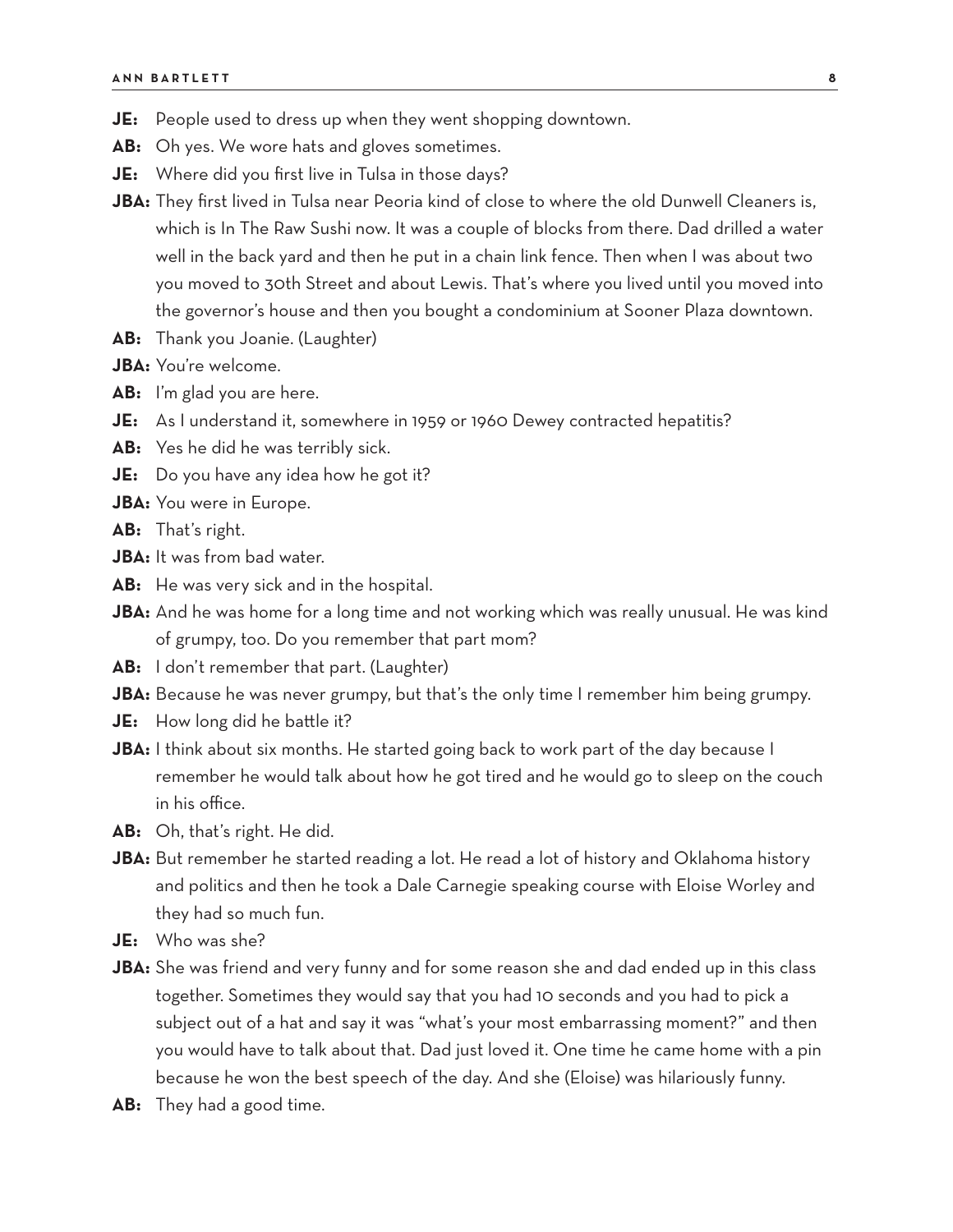- **JBA**: Yes and didn't that give dad all the reading he did and speaking he did. I think he enjoyed that and I think it got him interested in politics.
- **AB:** Oh yes.
- **JE:** It was laying the groundwork wasn't it for what he was about to do?
- **AB:** Right.

## **Chapter 5 — 3:27 State Senate**

**John Erling:** He became interested in Republican politics and then he served in some volunteer positions back in 1960.

- **JE:** Was he a naturally outgoing person?
- **AB:** Yes he was. Didn't you think so Joan? I did.
- **Joan Bartlett Atkinson:** Yes. Do you remember after church how we would all want to get back in the car and go home and have breakfast and dad would be up there talking to everybody (laughter) and everybody seemed to want to be talking to him. They loved talking to him.
- **AB:** They did.
- **JE:** So then he decides to run for state senate?
- **JBA:** He was out precinct chairman in our little precinct for Eisenhower and supposedly, I don't know if this is really true, but our precinct had more votes for Eisenhower percentage wise than anyone in the state or something. Family lore says it was all precincts all over the U.S., but it was probably Oklahoma. Then he was in charge of finding somebody to run for our state senate and he couldn't get anybody to run. So somebody said to him, " Well, since you want everybody to run so much why don't you just run?"
- **AB:** So he did.
- **JE:** That would have been in 1961 when he was 42 or 43. Were you interested in any of this at all when he got interested in politics? When you knew he was going to run for office, did you encourage him or discourage him?
- **AB:** I didn't discourage, I encouraged if anything. It was something that he should have done. He was good at it and he needed to do it.
- **JE:** He ran against Yates Land who was the incumbent.
- **AB:** Yes.
- **JBA:** I think he died right before the election.
- **JE:** Did you help him any at all? Did you get out and campaign for him?
- **AB:** Yes, I did.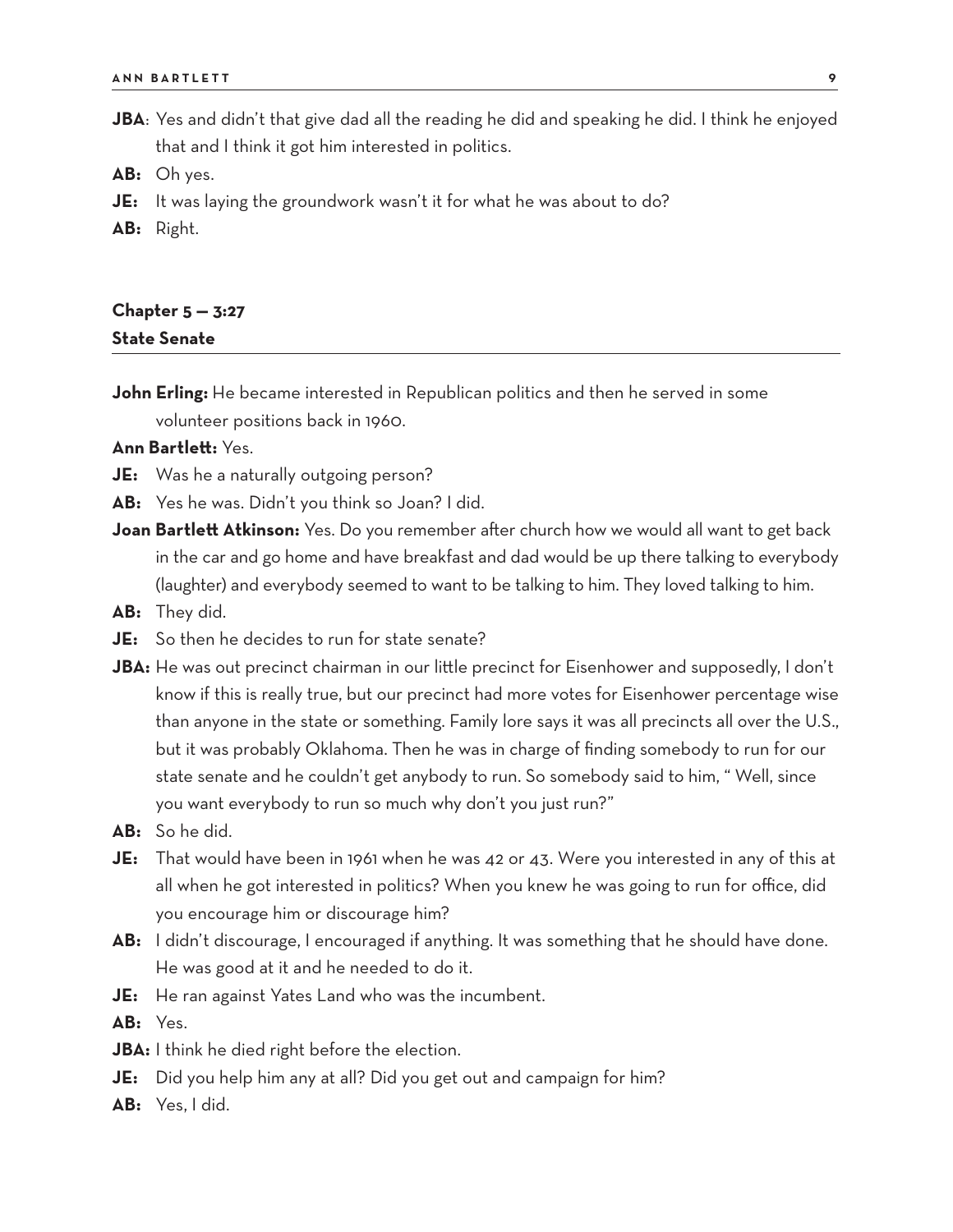- **JE:** Did you take the children with you?
- **JBA:** We went a lot. We went to the shopping centers and we handed out literature door to door.
- **AB:** I had forgotten that.
- **JBA:** That's okay!
- **JE:** But you remember doing that Joan?
- **JBA:** Oh yes! A lot and my brothers did it too. Then as dad moved on to other things we did it more and more extensively. We would go to all those little towns to chicken fried dinners. We went to parades and Fourth of July Celebrations and sometimes you and dad would ride in the parade. We would pass out buttons and nail files and we had that recipe for Dewey's Chewies that we would pass out.
- **JE:** What were Dewey's Chewies?
- **JBA:** Dewey's Chewies were bars with nuts in them?
- **AB:** Yes, I think so.
- **JBA:** They was good.
- **JE:** You didn't make them I don't suppose?
- **JBA:** Well, it was just a recipe from mom.
- **JE:** Oh! So it was your recipe?
- **AB:** Yes, I was the cook. (Laughter)
- **JBA:** Someone would set up a band to play and then people would gather on the Main Street and then dad would make a little speech.
- **JE:** You enjoyed it I would imagine Ann?
- **AB:** I did.
- **JE:** He was pretty active then as a freshman senator? It was kind of unusual that he introduced 23 bills as a freshman senator, so that shows you how he got involved immediately.
- **AB:** That's the kind of person he was.
- **JE:** He was re-elected in 1964.

## **Chapter 6 — 5:40 Okie**

**John Erling:** Then do you remember the lead up to deciding to run for governor in 1966?

Somebody had to tab him or did he decide to run on his own?

**Ann Bartlett:** Somebody tabbed him.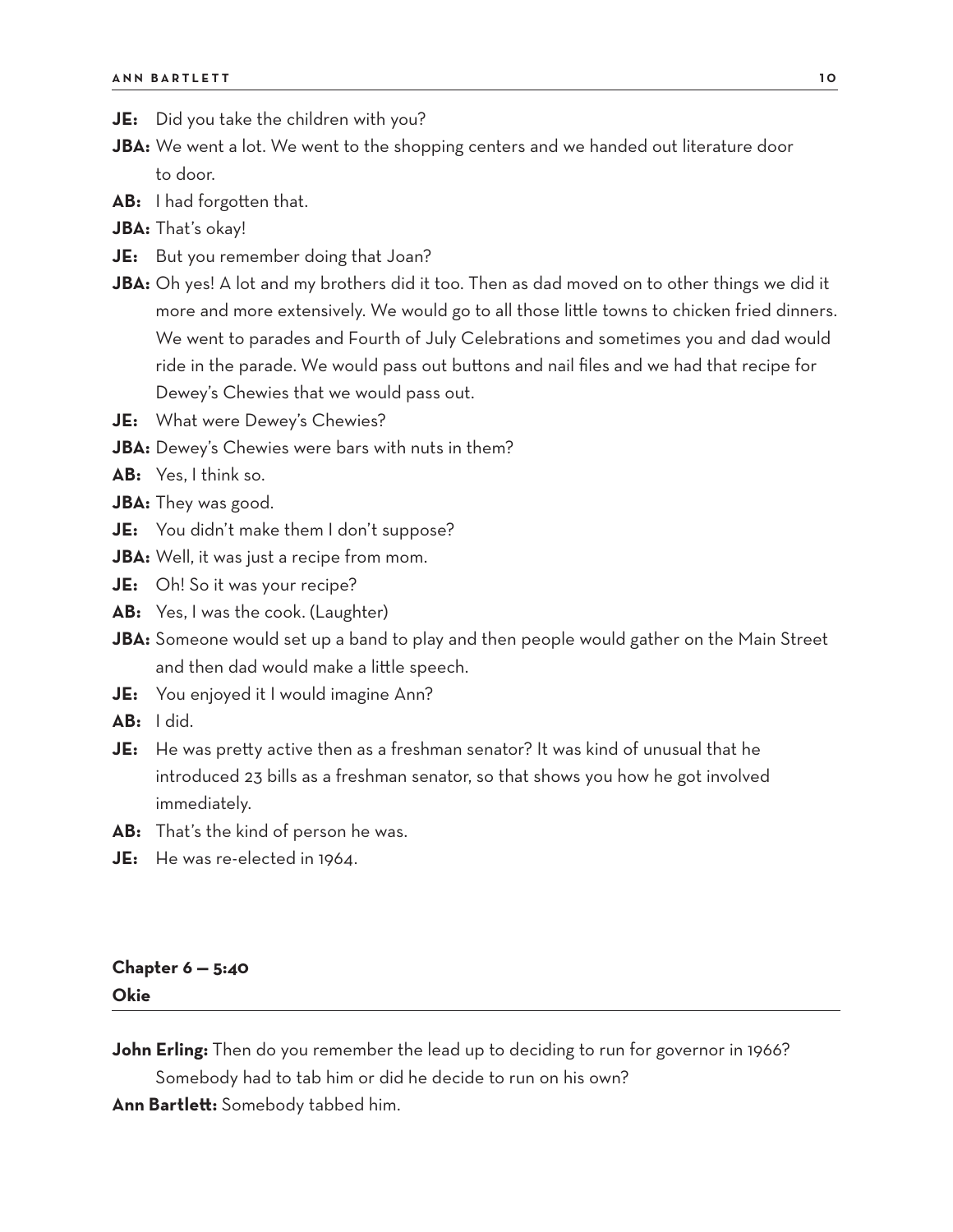#### **Joan Bartlett Atkinson:** Was it Henry Bellmon?

- **AB:** Or it could have been because of Henry Bellmon was more like it.
- **JE:** And Henry then was the first Republican governor. I suppose with Dewey's active work in the Republican Party, it makes sense then—but it could have been Henry?
- **AB:** Yes.
- **JBA:** Another person was Denny Garrison who was from Bartlesville. He was a Republican as well and I think he influenced dad.
- **AB:** Yes.
- **JE:** At that time, Dewey would have been 47 years old and he was the first Catholic to run for governor?
- **AB:** Yes.
- **JE:** Do you remember anything about the campaign and the fact that he was the first Catholic to run?
- **AB:** Nothing special except that people did understand that that would be a problem.
- **JE:** So he thought it was going to be a problem?
- **AB:** Yes, he thought it would be a problem and that people wouldn't vote for him because he was a Catholic.
- **JE:** I think there were the same kinds of feelings as when John Kennedy ran—your husband faced the same thing in 1966.
- **JBA:** The other thing that they thought might be a factor was that he was educated at Princeton and wasn't from Oklahoma. Mainly daddy was educated on the East Coast and that had some kind of a stigma.
- **JE:** So there was stigma that was felt?
- **AB:** Yes, everyone felt it would be better had he gone to school in Oklahoma—that he would have had a better chance.
- **JE:** He ran against John N. Happy Camp? Do you remember him?
- **AB:** Yes. He was a happy camp. (Laughter)
- **JE:** Was it a rough campaign I suppose because his faith was against him?
- **AB:** I think it was a rough campaign.
- **JBA:** He just worked so hard and he was gone a lot and you were gone with him a lot.
- **AB:** He worked hard on everything he did, including running.
- **JE:** When he won, The Washington Post wrote, "It was the end of religious bigotry."
- **AB:** (Chuckle) Yes—that was a real problem.
- **JE:** While he was governor he traveled a lot to attract real business to Oklahoma?
- **AB:** Yes, that was one of his big points when he ran for governor.
- **JE:** When he was governor, to instill pride in the state, he revived the term "Okie". Can you talk about that?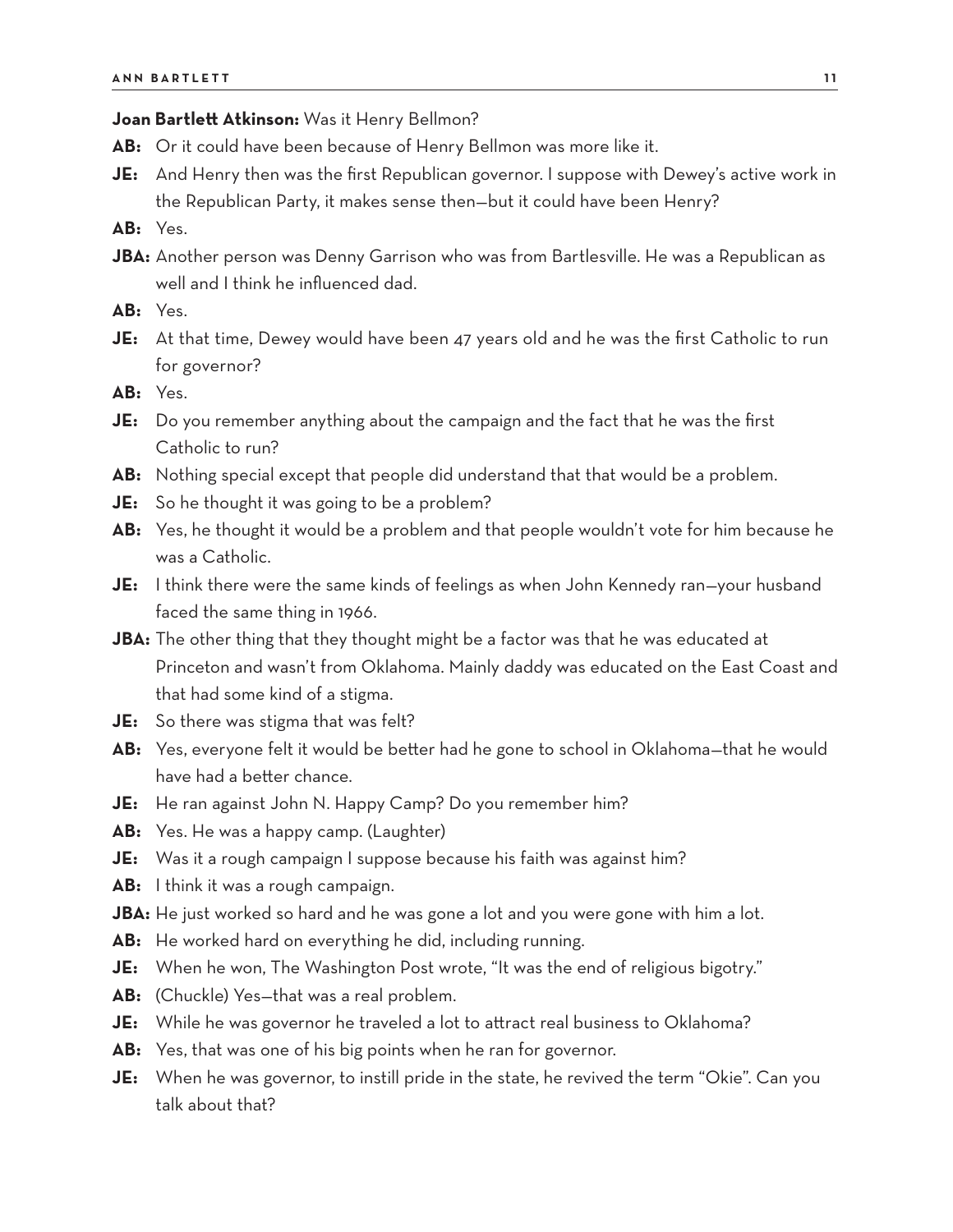- **AB:** Yes. Lots of people didn't like that at all because they thought it was sort of degrading to Oklahoma.
- **JE:** The term actually goes back to the Dust Bowl Days. Californians used it in contempt for those who came from Arkansas Texas and Oklahoma and moved to California and they called them "Okies". It was a put-down term.
- **AB:** That's right.
- **JE:** So when Dewey comes along and wanted to revive that, there was some pushback about using that term, isn't that true?
- **AB:** Yes, it is.
- **JBA:** He spoke a lot about it and he could have had several different meanings for Okie. OKIE stood for Oklahoma Key to Industrial Enterprise, Oklahoma Key to Individual Enthusiasm—there were several. As he spoke to different groups he would sort of expand on that theme—that an Okie was a good thing and it was about jobs and individuality. I was in high school when dad ran for governor.
- **JE:** He had Okie pins?
- **JBA:** And rings and certificates that he would give to anyone that wanted one. He would give them a signed Okie cerificate.
- **JE:** What was it like living in the mansion? Did you enjoy it?
- **AB:** I did. It was okay. It wasn't what you'd think of—it was really more like a home. I enjoyed living there. It was a nice place to be.
- **JBA:** You brought some of your furniture over.
- **AB:** That's right I did.
- **JBA:** You worked with the library at The Capital to put books in that one room, which was the library, but it didn't have books in it. It just had glass shelves, so she worked to make that library, really a library. There were great books in there. Mom's sister was a librarian at the state library in Olympia, Washington, and mom was a big reader, so it was a big interest.
- **JE:** Were there any issues that you worked on as the First Lady?
- **JBA:** One thing she did was go with Ann Love to Guatemala where there was no hospital and you raised money to build a hospital. There was a beautiful picture of her from then. She worked on a lot of things and she worked on some issues that had to do with Indians.
- **JE:** I suppose you threw parties there at the mansion and maybe had celebrities come around?
- **JBA:** I know Robert Kennedy came and spent the night.
- **JE:** But those days in the mansion, you enjoyed those?
- **AB:** Yes I did.
- **JBA:** There was big yard to the side and do you remember—dad would jog every morning and kind of made a little track. We had the dogs there.
- **AB:** It was a good place to live I thought. It wasn't too big.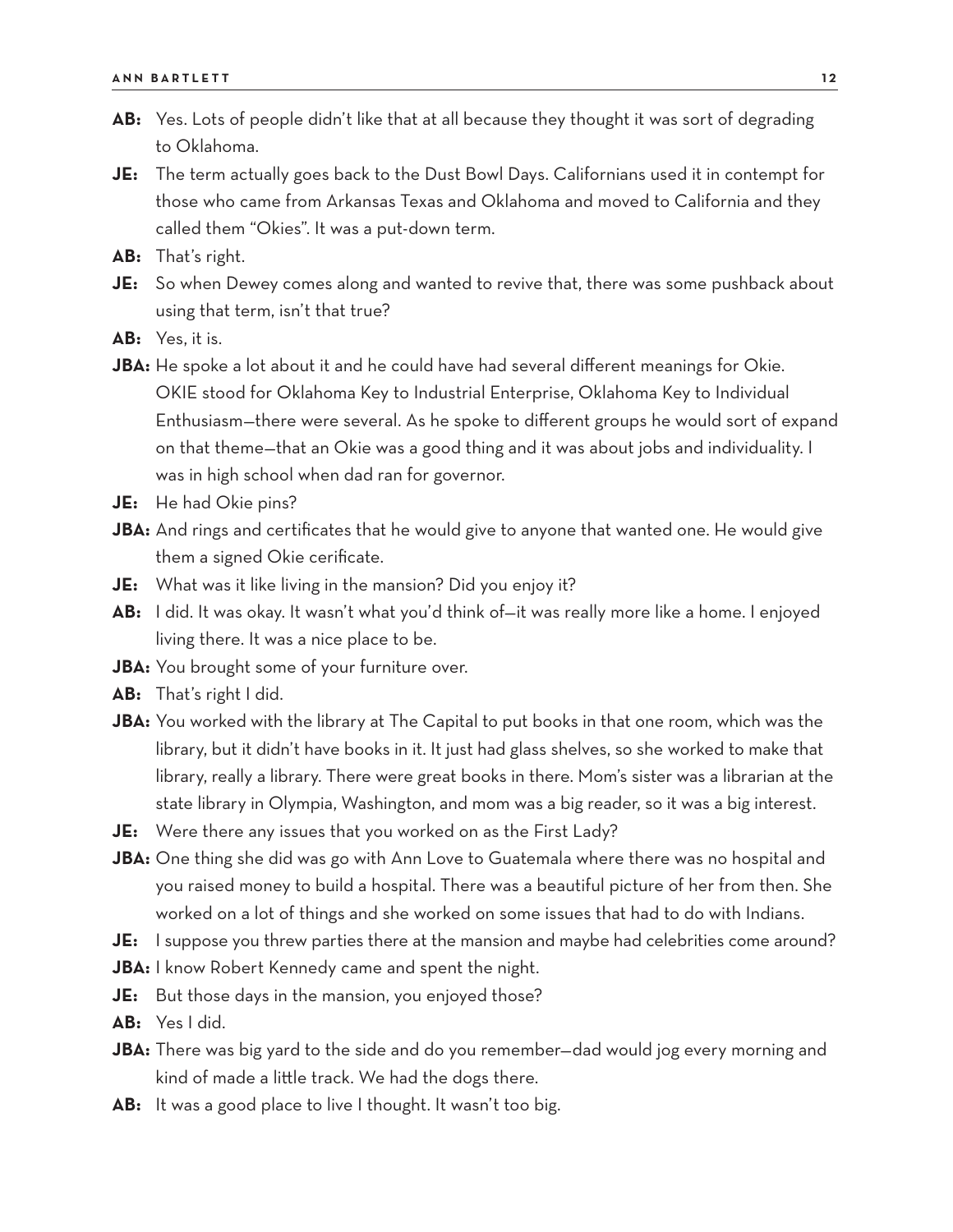**JE:** It was cozy wasn't it? **AB:** Yes.

## **Chapter 7 — 9:23 Senate—Watergate**

John Erling: In 1970 he ran for re-election and was defeated by David Hall who was an attorney from Tulsa. It was the closest gubernatorial election in the state, separated by just a few thousand votes. I think Dewey called for a recount and it came up to about the same.

- **JE:** Do you have any recollection about that election night and how close it was? Do you remember being in the mansion and thinking it you don't win you were going to have to move?
- **AB:** I wasn't thinking that so much but I was thinking about the election certainly and I was disappointed.
- **JE:** The lead must have gone back and forth through the evening and it was close all the time I suppose.
- **Joan Bartlett Atkinson:** It was very close all night long. We were in Tulsa and it was too close to call. Then we flew to OKC and there were enough votes in and dad realized that he didn't have enough votes. I burst into tears and was sobbing. Mom was not sobbing. We went on to OKC and mom and dad were so gracious. There were no excuses. But afterward he kind of talked about why he felt like he didn't win and some of the reasons. One was that he didn't campaign that much. He felt like it was a conflict. He was governor and he didn't feel right about leaving a lot and campaigning. There was some strike and then there was a treasurer Leo Winters and there was something there about money. The strike and dad not campaigning and the issue with Leo Winters I think seemed to be the main things. And, I mean Oklahoma at that time was pretty much Democratic anyway—now it's a different story.
- **JE:** Right. That must have been hard on you to be that close and then lose?
- **AB:** Well, yes, it was hard on us for sure. Not as hard on me because if he were elected it meant he would be around more and be available more and I thought that would be nice.
- JE: So when you left the mansion, then you were back here in Tulsa?
- **AB:** Yes.
- **JBA:** You had sold your house and you moved to Center Plaza near downtown. I think pretty soon dad had decided to run for the Senate. He went back to working for the family oil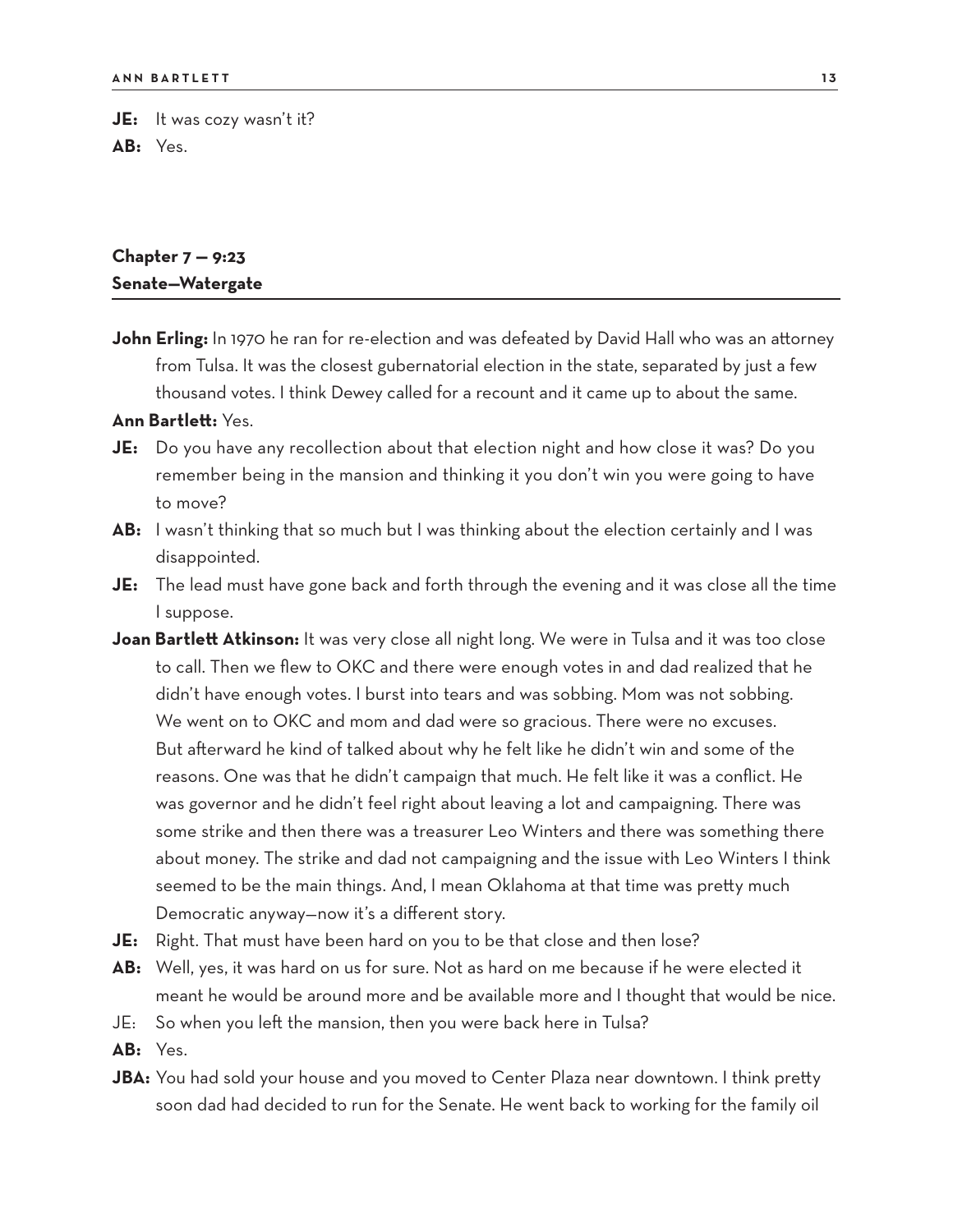company, but he started running for the Senate early and I think he had two years before the election.

- **JE:** David Hall was sworn in in January of 1972, so it was the end of that year then that Dewey began to campaign for the U.S. Senate.
- **AB:** Yes.
- **JE:** Did you think, "ugh" I've had enough of this?
- **AB:** No, I just thought that was the way life was. (Chuckle) If you were married to a man like Dewey I knew that we had to do that.
- **JE:** So you obviously encouraged him to run and he did run and he defeated Ed Edmondson, a Democrat and then you moved to Washington. Was that kind of a fearful thing?
- **AB:** No, it wasn't fearful. I was looking forward to it really. Washington is a wonderful place to be, especially if you've been elected.
- **JBA:** And you already knew people there that had been governor when dad was governor that were now senators, so you knew people there.
- **AB:** That's right, I did.
- **JE:** Joanie, did you live there then?
- **JBA:** I did. I had graduated from college and worked for a couple of years in Denver teaching school. I then decided that I needed to get my master's degree. I was interested in learning disabilities in kids and there was a great program at American University. So I got a fellowship at American University and came and lived with my parents for a while and then I got a house with some friends. So I spent a lot of time with mom and dad and with dad in the Senate. There was a family gallery, so you could go up in the family gallery and dad would say "Ted Kennedy is going to speak about this and then I am going to do the rebuttal on this side of it." So that would happen and then he'd come up back up sometime to the gallery and say, "What did you think? How did I do?" And he would tell us what was going to happen next. It was such a stimulating place to be.
- **AB:** It was really fun.

**JBA:** Yes.

- **JE:** What were some of the names of people that you may recollect that you saw bcause of Dewey?
- **JBA:** Henry Kissinger, Harry Bird, Pete Domenici, Sam Nunn, Ted Kennedy, Joe Biden, Richard Nixon, Spiro Agnew…
- **JE:** Did you meet Richard Nixon?
- **AB:** Yes, I've met Richard Nixon.
- **JBA:** You had met him here before when he had come for fundraisers.
- **AB:** Yes. I thought he was an attractive man and I thought he was an interesting man. I didn't necessarily agree with him all of the time and neither did Dewey of course.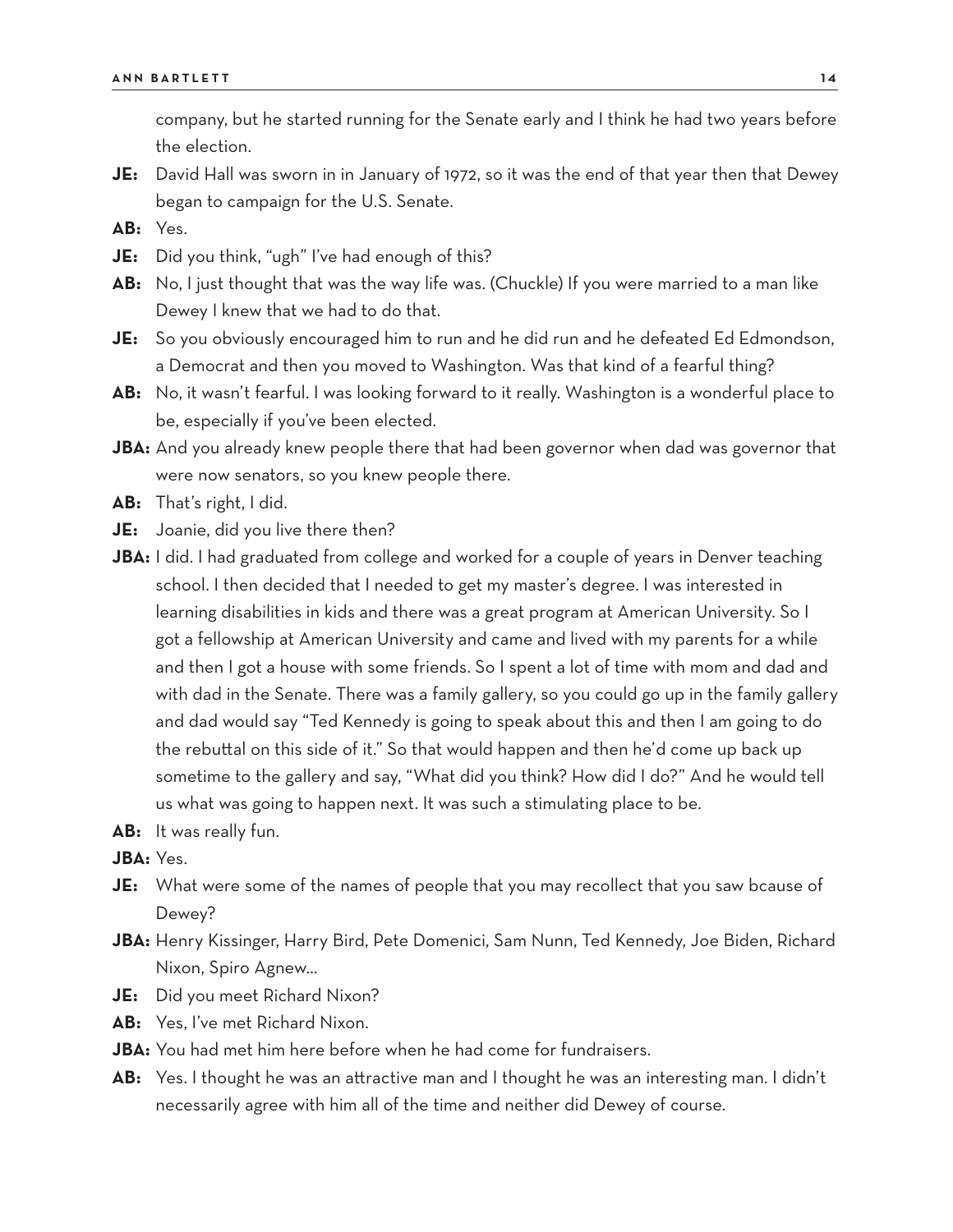**JBA:** You also met Jimmy Carter and Gerald Ford.

**AB:** Yes.

- **JBA:** Do you remember how warm Jimmy Carter was? He was so personable, probably more so than Richard Nixon.
- **AB:** Yes, he was.
- **JE:** Did you go to parties at the White House?
- **JBA:** I guess Dewey and I had gone to a party at the White House really it was before dad was up there, when dad was still governor. It was with the Nixon girls and with Prince Charles and that was kind of interesting.
- **JE:** So you met Prince Charles?
- **JBA:** Yes and he noticed Dewey's Okie pin and talked about it. That was really fun. He asked what it meant. So dad sent him an Okie pin I guess. There were huge fireworks afterward at the party. And it was kind of spooky around the White House with all the smoke from the fireworks. Probably today they would never do something like that. But I just remember President Carter being so personable and you felt like he was really going to remember who you were because he was so kind.
- **AB:** Yes, he was.
- **JBA:** I thought you felt like Pat Nixon was sort of just stiff or something?
- **AB:** Yes. She wasn't overly friendly at all.
- **JBA:** But you had a lot of good friends. Remember Gretchen Bird that you just really enjoyed?
- **AB:** Yes, I just loved her.
- **JBA:** Dad and I would play tennis with Howard Baker and his daughter. Dad said he enjoyed the people that were around him in Washington. He had this prayer group with Sam Nunn and Pete Domenici and he talked about that when he got sick.
- **AB:** He really liked that.
- **JBA:** I think they gave him a lot. They were very close.
- Most of them were Democrats, but they were more moderate Democrats. He loved being on the Armed Services Committee with Henry Kissinger.
- **AB:** You are really good Joanie, I am so glad you are here.
- **JBA:** I was there and I just loved it.
- JE: Well, for you Joanie it had to be a thrill going to school there and having access to all of this?
- **JBA:** It was fabulous. I would go down to the Capitol with dad. He had this little green and white Ford Pinto, which he thought was kind of like a racecar. (Laughter) It was the worst car! (Laughter) We would drive down to the Senate and I would spend time in that family gallery listening to him talk. The Watergate Hearings were going on and we would go to those.
- AB: It was interesting.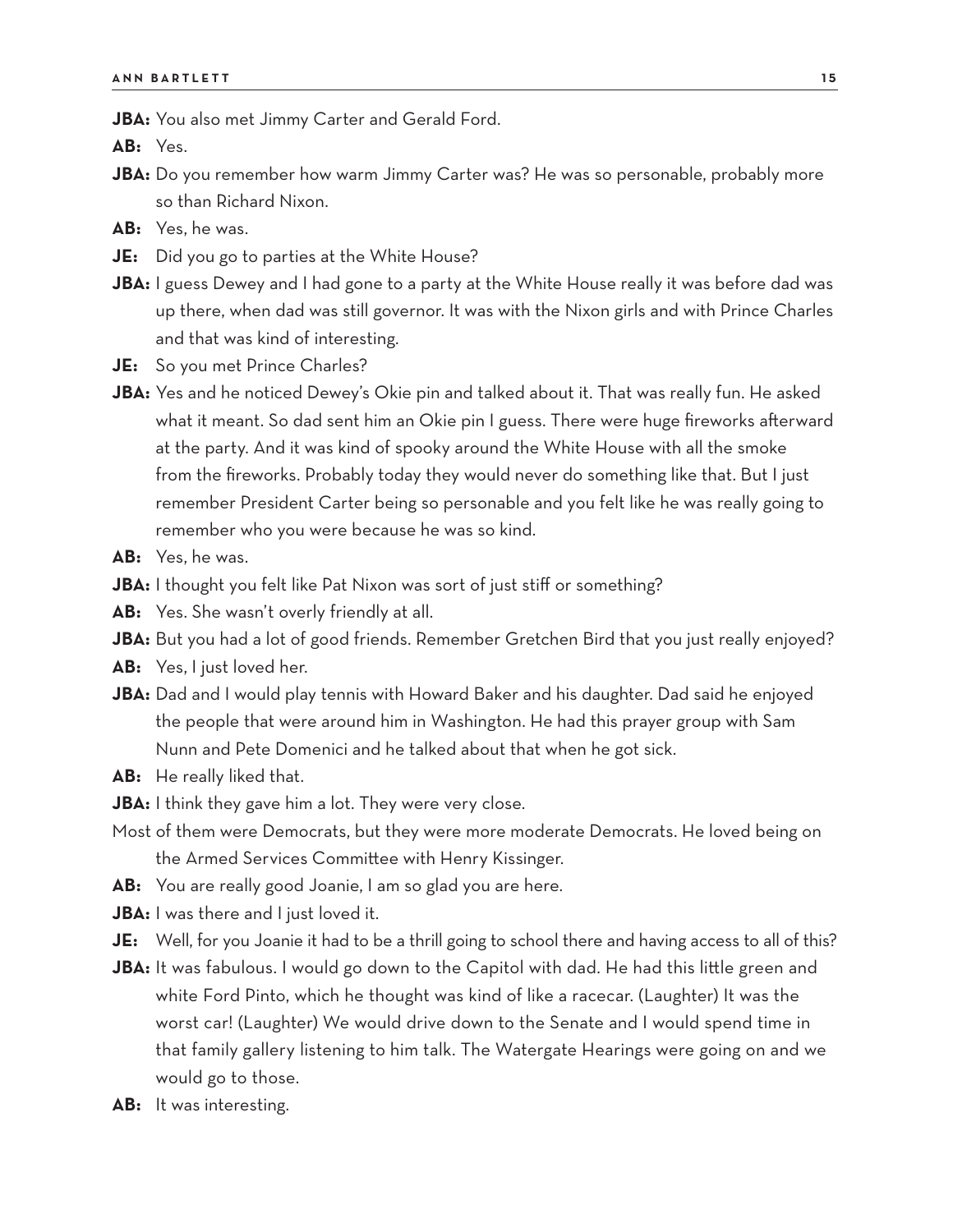- **JBA:** It was an interesting time and I think a hurtful time for dad during the Watergate Hearings because he had no idea and he had asked Spiro Agnew if that was true and Spiro Agnew said, "No." I think dad was very hurt. He had tried to get in to see Nixon and Haldeman and Ehrlichman wouldn't let him meet with President Nixon. I mean, maybe once, but it was difficult to get with him.
- **JE:** Watergate, of course, was the break-in to the Democratic National Headquarters starting with that in the Watergate Hotel. Dewey tried to get some answers and couldn't get any is that right?
- **JBA:** Right. I think he felt…I don't know if betrayed is the right word, but certainly that he wasn't informed about after it started to unravel—what really did happen. I think that was kind of a hard time for dad.
- **AB:** It was.
- **JE:** Would he be considered a moderate Republican then?

**JBA:** Yes.

- **JE:** And Richard Nixon was considered that as well. Barry Goldwater was obviously a conservative.
- **JBA:** Yes. Mom, wasn't dad very proud of the fact that he represented Oklahoma's oil interests and the other interests of Oklahoma, but he passed that stripper well amendment, which at the time, and probably still there were very few people in Washington that really cared to understand the oil business.
- **AB:** Absolutely.
- **JBA:** He had an energy person on his staff as he really worked hard to educate other senators about the oil business and the benefits of certain tax breaks and depletion and depreciation and things that benefit drillers, people that drill for oil. So I think he felt like that was an accomplishment when he passed that stripper well amendment.

## **Chapter 8 — 5:53 Dewey's Health**

**John Erling:** He does not run again because of health issues and I believe it was in 1977 that he was diagnosed with lung cancer. Do you remember the circumstances around beginning to realize that something was wrong?

**Ann Bartlett:** Yes, we both did.

**Joan Bartlett Atkinson:** Do you remember he had a physical right there at the capitol? **AB:** He did. He had kind of avoided his appointment for about two years. He kept putting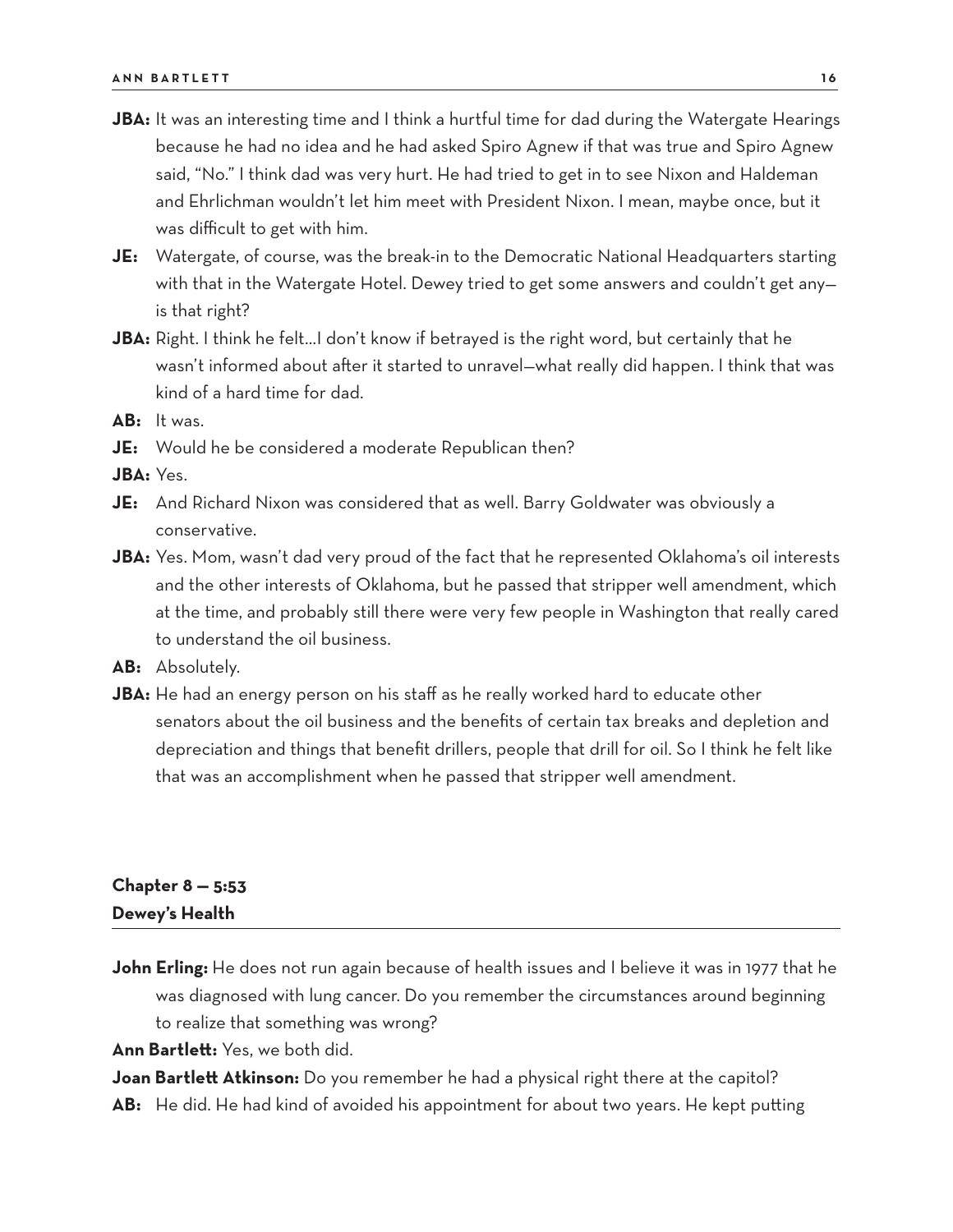it off and rescheduling it. That went on for two years. Then we had his physical they discovered a mass around his lungs. He called mom and said he was coming home for lunch, which he never did. He never came home for lunch—he just worked all the time.

- **JE:** So this was unusual for him to come home for lunch?
- **AB:** Oh yes, absolutely.
- **JE:** So then it was at that time that he told you about the mass in his lungs?
- **AB:** Yes. It was a terrible, terrible feeling. It just wouldn't sink in. I couldn't believe it really. I just didn't want to believe it, but it was true. So many people of our generation, especially the men, had the same problem.
- **JE:** Did Dewey smoke?
- **AB:** Yes.
- **JE:** Most of his life I suppose?
- **AB:** Yes, he smoked most of his life and I smoked. I don't know if I smoked then, but I smoked.
- **JBA:** He had given it up about eight years before. Then he went to Sloan Kettering in New York and he had two surgeries. One then and one a little bit later. They came back to Washington and dad kept going to the Senate. I was teaching then so I would sometimes take him and mom would take him too to his radiation appointments at Howard University. Then I would drive him downtown and he would go to work. Then I started going to some of those meetings with him when he would meet with Kissinger, because he was kind of sleeping more, so I thought I would take him to some of those meetings.
- **JE:** Did you sit in on it?
- **JBA:** I sat in on a meeting with Kissinger and it was just so amazing because he would report out to the senators about what was going on all around the world and I understood exactly what he was saying. He was such a brilliant man but he could break it down just like a good professor so that you could really retain it and it was really fabulous. He talked then at this meeting about how dad had been such a great support, because I think they probably knew that he wasn't doing very well.
- **JE:** Dewey showed no signs or symptoms prior to that doctor's exam so he had no idea he was sick?
- **JBA:** That's right, but once he got the diagnosis…he had been jogging and playing tennis but he said that he had noticed that he had been feeling out of breath more. He just thought it was age or par for the course. I think he had no idea. He was shocked.
- **AB:** We were all shocked.
- **JBA:** They tried all kinds of things, chemo and radiation and blood transfusion. I have the same kind of blood so I gave him a blood transfusion. He tried a faith healer in Chicago. Do you remember that mom? We stopped at the airport? He really didn't believe so much in faith healers although he was really a very religious person. He did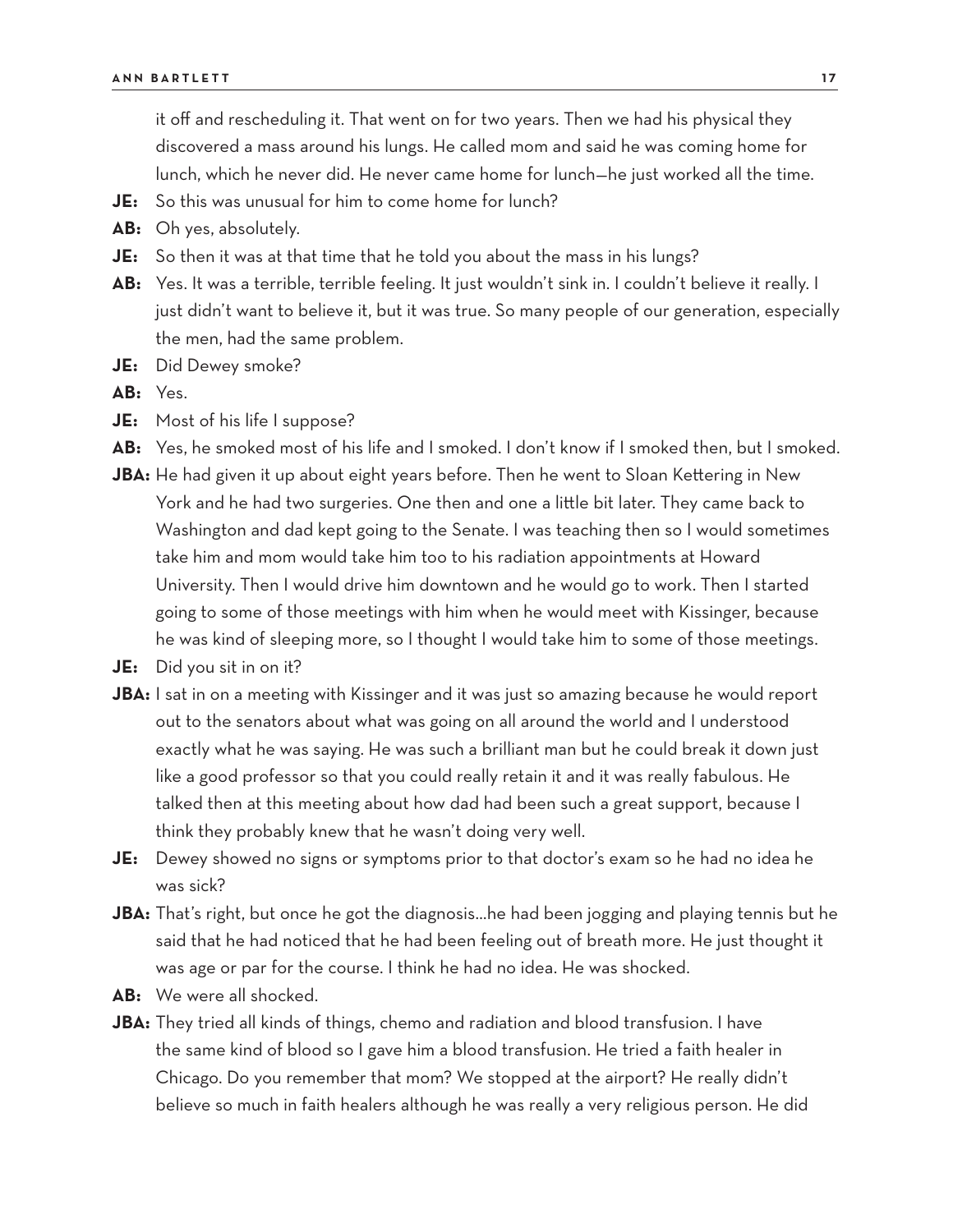say he kind of felt something warm—I remember him talking about it. (Chuckle) He was very open to other solutions. He did not want to die.

- **AB:** No he didn't.
- **JBA:** He went to California and he found some program there where they used visualization therapy and they taught you to…dad pictured dive-bombers attacking his cancer. He would visualize it and draw pictures of it.
- **JE:** He would have been 57 when he was diagnosed and he fought it for two years. I am sure he figured he certainly was in the prime of his life and doing what he loved and he was very effective—so for him to have to face death had to be devastating.
- **JBA:** It was hard.
- **JE:** How did he handle that prospect? Did he go into a depression?
- **AB:** No, he didn't exactly. Well, maybe it was a form of depression…I think he took to his bed.
- **JBA:** At the end, he was in bed most of the time. Do you remember when your and dad's old friend Betty Strong gave that dad that Harpo Marx wig?
- **AB:** Oh yes.
- **JBA:** He was bald and he went to the floor of the Senate and he wore his wig. Usually on the floor of the Senate when something was going on there were just a few people but I think they must have known because a lot of people were there.
- **AB:** Yes. He didn't wear it in there, but I think he put it on in there.
- **JBA:** That's' right. He got up to the podium and then he put it on. Do you remember when he would take birdseed and put it in his Ford Pinto? His office building had a courtyard and he would park and open up the hatch and get out the birdseed and the pigeons would all fly over and he would feed the pigeons and he was so cute.
- **AB:** Yes, I know.
- **JBA:** He had raised homing pigeons when he and his brother were little. He would tell us stories about it. There was one pigeon named Blackie that he loved so much. One time Blackie was coming back from a flight somewhere and was all injured. Dad's mother killed Blackie and cooked Blackie and a couple other pigeons that night for dinner and as dad was forking into his pigeon, Uncle Dave, his brother, said to him, "do you think that's Blackie?" Dad put down his fork and went up to his room. (Chuckle)
- **AB:** That's a brother for you! (Laughter)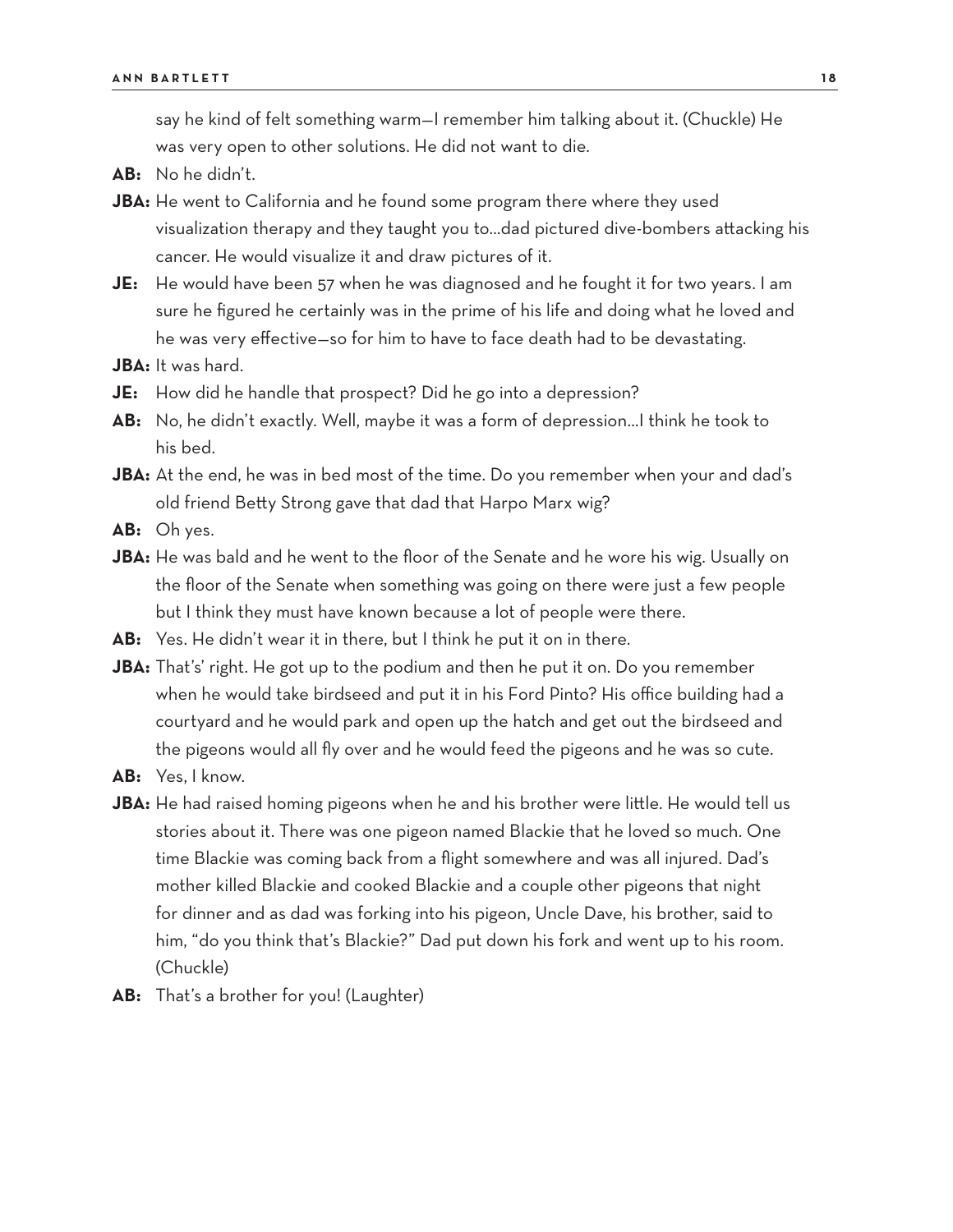## **Chapter 9 — 1:39 Dewey Bartlett's Death**

- **John Erling:** It was March 1, 1979, when he was 59 years old that he died. Where were you at the time?
- **Joan Bartlett Atkinson:** Mom and dad had moved back to Tulsa. He had finished his term at the end of 1978 and you and dad had bought a house on 33rd Street. He died at home late at night. You and I and Dewey were there with dad when he died.
- **Ann Bartlett:** Yes, that was a terrible day wasn't it?
- **JBA:** Yes, that was a terrible day.
- **AB:** It was an awful day.
- JBA: A few days later there was a funeral. A lot of senators came on a plane together. I think John Stennis might have been head of the Armed Services—I might be wrong, but they sent a plane. They attended the funeral, which was at Christ The King Church, where mom and dad had been members since they moved to Tulsa. We went to the burial and all of the senators attended the burial. Then they all came to our house. I remember the two buses they were in clearing the top of Calvary Cemetery. It looked like the tops of the buses were going to hit the gate as they came in. It was just a great reunion of senators and people from Tulsa and dad's childhood friends from Marietta, Ohio. It was really just a great gathering of interesting people.
- **AB:** Yes it was.
- **JBA:** David Boren was there. He had just won dad's Senate seat. And Howard Baker and Sam Nunn.
- **AB:** Howard Baker was a good friend.
- JBA: A lot of his friends in the Senate were there and it was fabulous. Interesting people.

## **Chapter 10 — 3:19 Dewey Jr. — Politics**

**John Erling:** Some where along the line Dewey Jr. decides he wants to be in politics too doesn't he?

- **JE:** Did you encourage him to do that?
- **AB:** No. (Chuckle)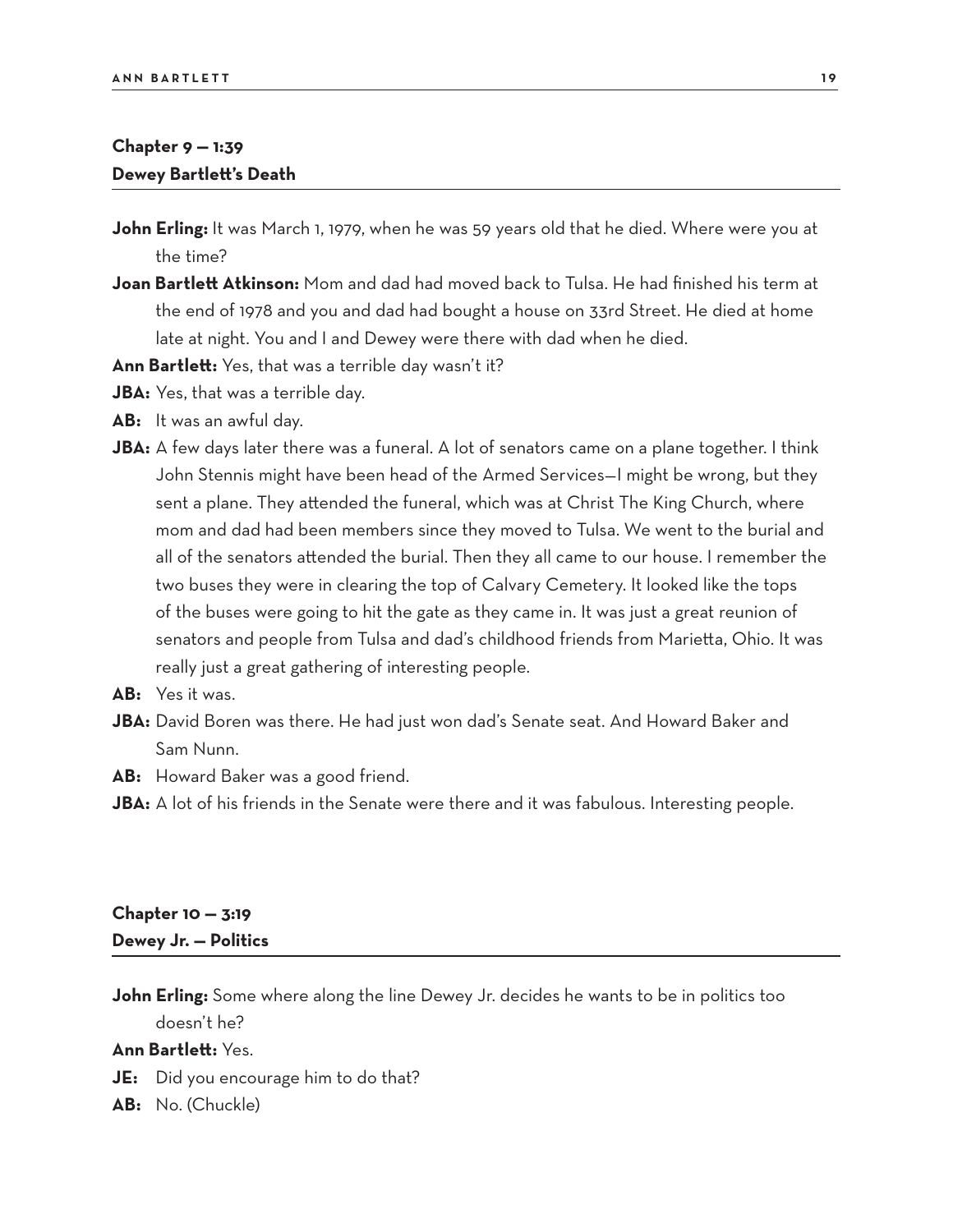- **JE:** Why not?
- **AB:** Because I think it's a tough life. There were easier things for him to do. I didn't encourage him, but I didn't discourage him either really.
- **JE:** But he wouldn't listen to his mother.
- **AB:** No. (Chuckle)

#### **Joan Bartlett Atkinson:** That wasn't the first time, mom? (Chuckle)

- **AB:** Or the last. (Laughter)
- **JE:** Did you find the life of politics to be tough? I mean you always seemed to encourage your husband Dewey to run and to be part of that because you felt that he should be doing it but still you felt it was rough?
- **AB:** Well, it was kind of rough, but in another way it was nice. You met a lot of people and enjoyed it very much really.
- **JE:** But when the criticisms came of your husband and so forth—I mean, you felt that yourself?
- **AB:** Oh yes, I didn't like that at all.
- **JE:** So then those with the feelings that you had when Dewey Jr. came along and says that he wants to run. You knew what it was like to be in the ring.

**AB:** Yes.

- **JE:** I'm putting words in your mouth but—
- **AB:** I did not discourage him, did not, but I don't think I encouraged him either.
- **JBA:** But I think you certainly supported him to run because you knew he would do a good job.
- **AB:** Oh sure.
- **JE:** He runs for City Council and he's defeated for mayor and then he runs for state Senate and he's defeated...so when he's going to run for mayor again I'm sure you must have said—I don't know—you probably didn't ask, but he must have thought—
- **AB:** I might have thought, as I did many other times too, when people run for office... it's hard. If you lose you'll be very disappointed and I hate that part. So that's what I thought.
- **JE:** Yes.
- **JBA:** So then if you win...
- **AB:** Yes, if you win there's a lot of stuff to do.
- **JE:** Joanie, how would you describe your father?
- **JBA:** I think he woke up every day and the cup was half-full-always, always.
- **AB:** That's true.
- **JBA:** Even when he lost when he ran for governor again and I think we all really felt like we wanted him to win so much because he had started some things—but the legislature was so hard to work with and we were all hoping for 4 more years. He woke up the next day and it was just another day and he reset his goals. He was never discouraged. He was always positive. He was really funny.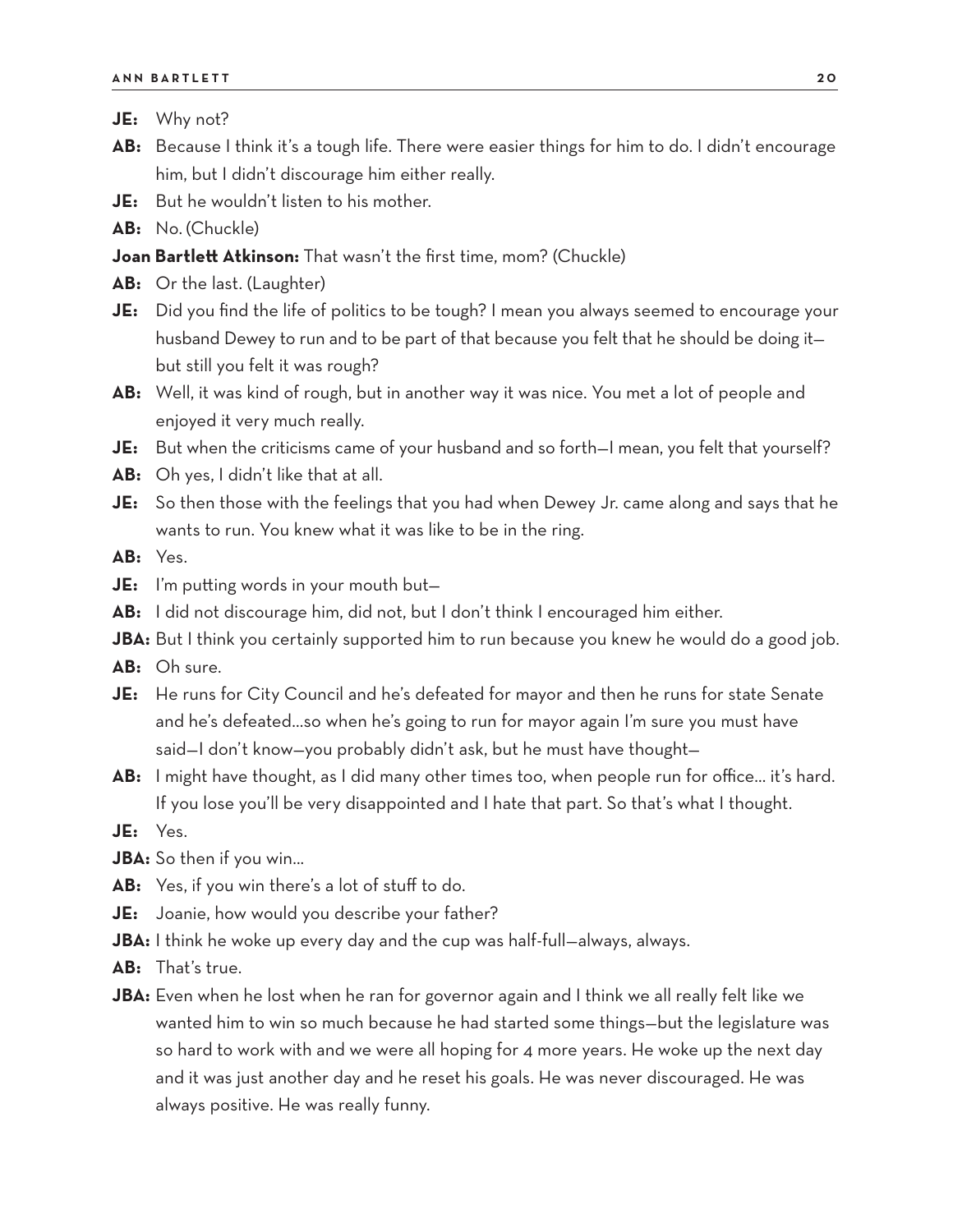#### **AB:** Yes.

- **JBA:** He and mom together were really funny. He would just sometimes wear you out. When my friends would come around he kind of sharpened his points of view on family and friends and so he would kind of debate. I would have to say, "dad, that's enough." Because he got so excited about whatever it was that he wanted to promote or wanting to learn about.
- **AB:** Yes, he did! A lot of it was boring. (Chuckle)
- **JBA:** He was a very, kind of simple man in a lot of ways. He wasn't really particularly materialistic.
- **AB:** No, he certainly wasn't.
- **JBA:** And he was just honest—so honest.

**AB:** Yes.

## **Chapter 11 — 2:28 Advice to Students**

- **Joan Bartlett Atkinson:** Mom and dad went to Egypt on a trip with the State Department. Dad, of course, paid mom's way and paid her half of the hotel room and his secretary later on after dad died had a job with a Congressman and she said, "you know, this guy is really a lot more fun than your dad was. I would always have to write checks to the U.S. Treasury. I thought everybody did that." But he would reimburse for all these things. And at one point King Faisal's servant people brought by gifts. Mom got this beautiful watch with the King's insignia on it.
- **Ann Bartlett:** Where is that watch now?
- **JBA:** Well, because of dad, it's at the Oklahoma historical Society.
- **AB:** Oh.
- **JBA:** Mom wanted it so badly. She said, "out of everything can I just have this one watch?"
- **AB:** (Laughter)
- **JBA:** I remember Malvina Stevenson in the *Washington Post* wrote an article about gifts. Dad was one of the ones she talked about who was so honest and ethical and that was him. He just was so honest about everything.
- **AB:** Yes he was—much more so than I would have been. (Chuckle)
- **John Erling:** Students who are listening to this and wondering about politics, do either one of you have advice for students who may want to get involved in the political process or government issues or public service? Do either one of you have any encouragement or do you think they should stay out of politics because it's tough?